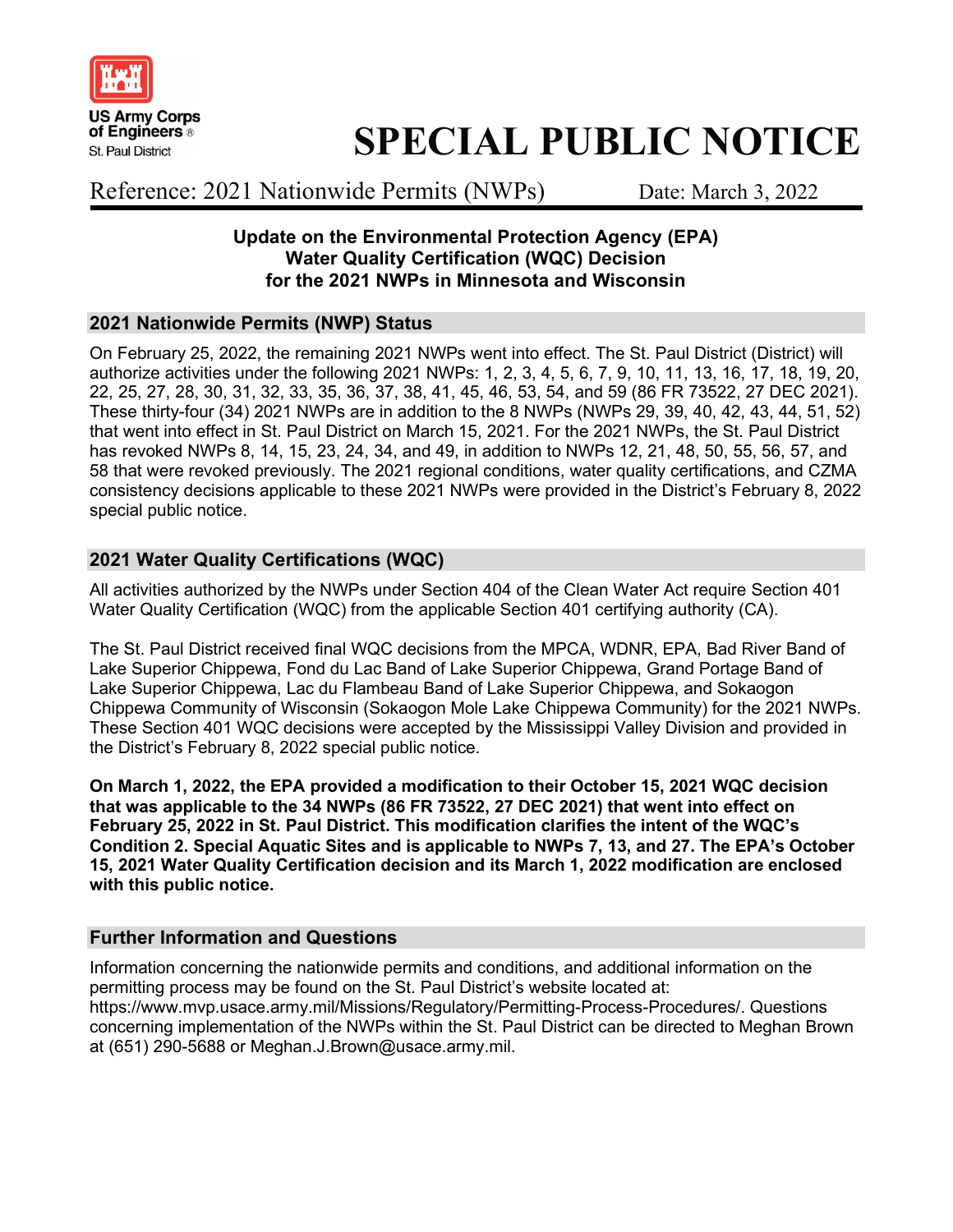

UNITED STATES ENVIRONMENTAL PROTECTION AGENCY

REGION 5 77 WEST JACKSON BOULEVARD CHICAGO, IL 60604-3590

> REPLY TO THE ATTENTION OF: WW-16J

Todd Vesperman, Chief Wisconsin East Branch U.S. Army Corps of Engineers St. Paul District 211 North Broadway Street, Suite 221 Green Bay, Wisconsin 54303

RE: Revised Clean Water Act Section 401 Water Quality Certification of the proposed 2021 U.S. Army Corps of Engineers Nationwide Permits as Applied in Indian country in Minnesota and Wisconsin

Dear Mr. Vesperman:

On August 18, 2021, the U.S. Army Corps of Engineers St. Paul District (Corps) sent the U.S. Environmental Protection Agency Region 5 (EPA Region 5) a letter stating that for the 41 proposed Nationwide Permits (NWPs) that are in the draft final rule that was submitted to the Office of Management and Budget on June 11, 2021, the Corps decided to provide certifying authorities with the opportunity to revise or reconsider their Clean Water Act (CWA) Section 401 water quality certification (401 WQC) decisions for the original 401 WQC request that was provided to EPA Region 5 on November 12, 2020. The Corps has extended the reasonable period of time for EPA Region 5 and other certifying authorities in Minnesota and Wisconsin to act on the 401 WQC request for the 41 NWPs that have not yet been finalized.

The 41 proposed NWPs subject to the extension of the reasonable period of time are: NWPs numbered 1, 2, 3, 4, 5, 6, 7, 8, 9, 10, 11, 13, 14, 15, 16, 17, 18, 19, 20, 22, 23, 24, 25, 27, 28, 30, 31, 32, 33, 34, 35, 36, 37, 38, 41, 45, 46, 49, 53, 54 and E/59. In the draft final rule, proposed new NWP E is designated as NWP 59. NWPs numbered 1, 2, 8, 9, 10, 11, 24, 28 and 35 do not require section 401 WQC because they would authorize activities which, in the opinion of the Corps, could not reasonably be expected to result in a discharge into waters of the United Dear Mr. Vesperman:<br>
On August 18, 2021, the U.S. Army Corps of Engineers St. Paul District (Corps) sent the U.S.<br>
Environmental Protection Agency Region 5 (IPA Region 5) a letter stating that for the 41<br>
Foroposed Nationw Paul District proposed to revoke the following NWPs in both Minnesota and Wisconsin: 8, 14, 15, 23, 24, 34 and 49.

Because the Corps has not yet made a final decision on whether to issue the 41 proposed NWPs, and the one-year limit for a certifying authority to act on a request for 401 WQC has not yet expired, the Corps has provided certifying authorities an opportunity to revise or reconsider their decision on the 401WQC request for these 41 NWPs. Any new or revised 401 WQCs will supersede the original actions taken on the 401 WQC request for the 41 proposed NWPs. Any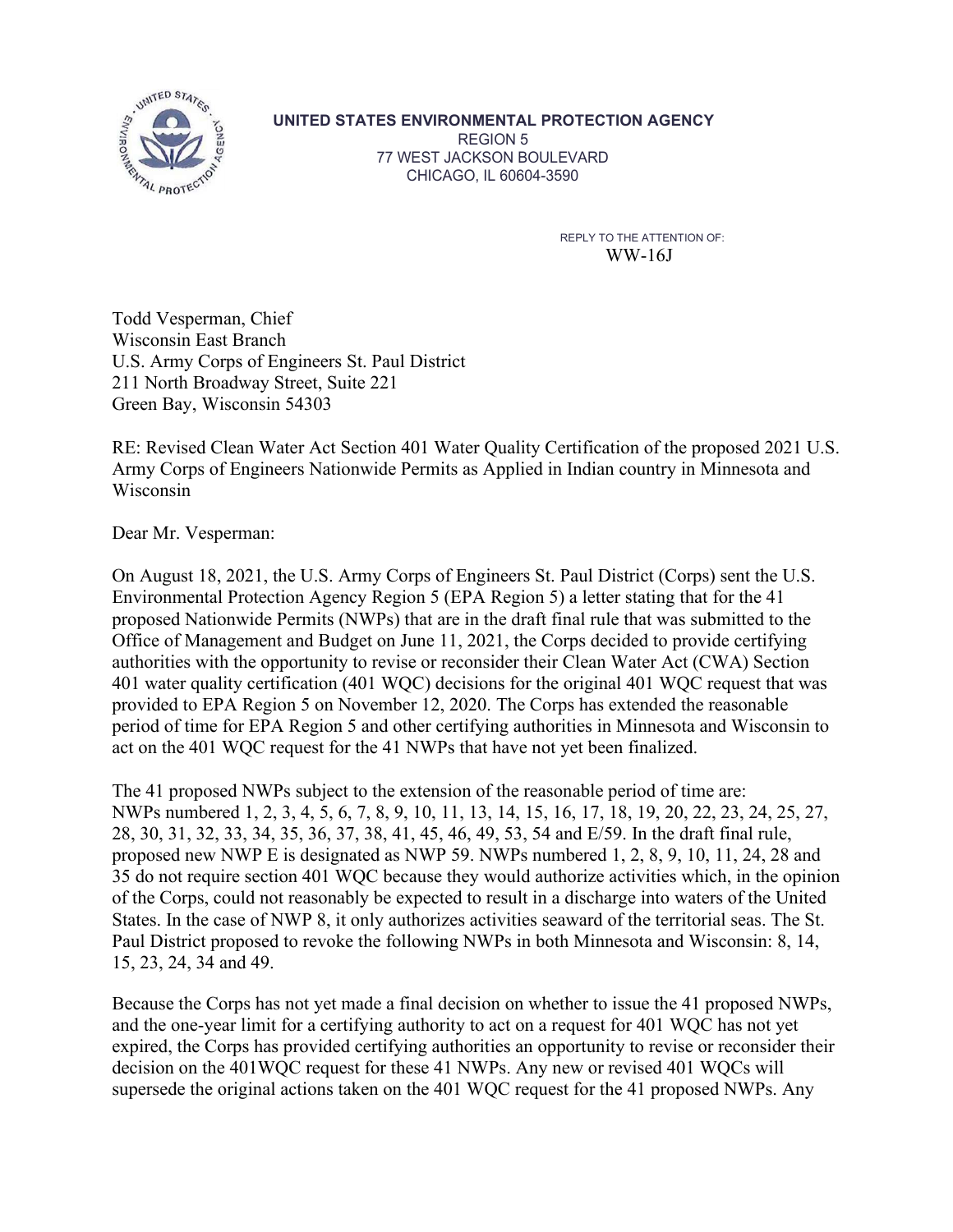action by a certifying authority during this extended reasonable period of time will not affect the action by a certifying authority during this extended reasonable period of time will not affect the<br>401WQC action for the 16 NWPs that were finalized on January 13, 2021 and effective March<br>15, 2021. The 16 finalized NWPs 15, 2021. The 16 finalized NWPs are: 12, 21, 29, 39, 40, 42, 43, 44, 48, 50, 51, 52, 55, 56, 57, and 58.

The enclosed CWA 401 WQC applies to any potential point source discharges from projects authorized under the proposed 41 U.S. Army Corps of Engineers (Corps) Nationwide Permit Reissuances, into waters of the United States that occur within Indian country<sup>1</sup> within the States of Minnesota and Wisconsin. Section 401(a)(1) of the CWA requires applicants for Federal action by a certifying authority during this extended reasonable period of time will not affect the 401WQC action for the 16 NWPs that were finalized on January 13, 2021 and effective March 15, 2021. The 16 finalized NWPs certification that potential discharges will comply with applicable provisions of the CWA, including Sections 301, 302, 303, 306 and 307. In Minnesota and Wisconsin, there are 18 federally recognized Indian tribes that do not have treatment in the same manner as a state (TAS) for CWA Section 401, and therefore, do not have the authority to provide CWA Section 401 action by a certifying authority during this extended reasonable period of time will not affect the 401WQC action for the 16 NWPs that were finalized on January 13, 2021 and effective March 15, 2021. The 16 finalized NWPs Where no state agency or tribe has authority to give such certification, the U.S. Environmental Protection Agency is the certifying authority.

The following federally recognized Indian tribes in Minnesota and Wisconsin do not have TAS eligibility for CWA Section 401 at this time:

#### Minnesota

- Bois Forte Band of Chippewa
- Leech Lake Band of Ojibwe
- Lower Sioux Indian Community
- Mille Lacs Band of Ojibwe
- Minnesota Chippewa Tribe
- Prairie Island Indian Community
- Red Lake Band of Chippewa
- Shakopee Mdewakanton Sioux Community
- Upper Sioux Community
- White Earth Band of Chippewa

#### Wisconsin

- Forest County Potawatomi Community
- Ho-Chunk Nation of Wisconsin
- Lac Courte Oreilles Band of Lake Superior Chippewa
- Menominee Indian Tribe of Wisconsin
- Oneida Nation of Wisconsin
- Red Cliff Band of Lake Superior Chippewa

<sup>&</sup>lt;sup>1</sup> Indian country is defined at 18 U.S.C. 1151 and includes all lands within the boundaries of federally recognized Indian reservations and all lands held in tribal trust status, whether located within or outside the boundaries of federally recognized Indian reservations.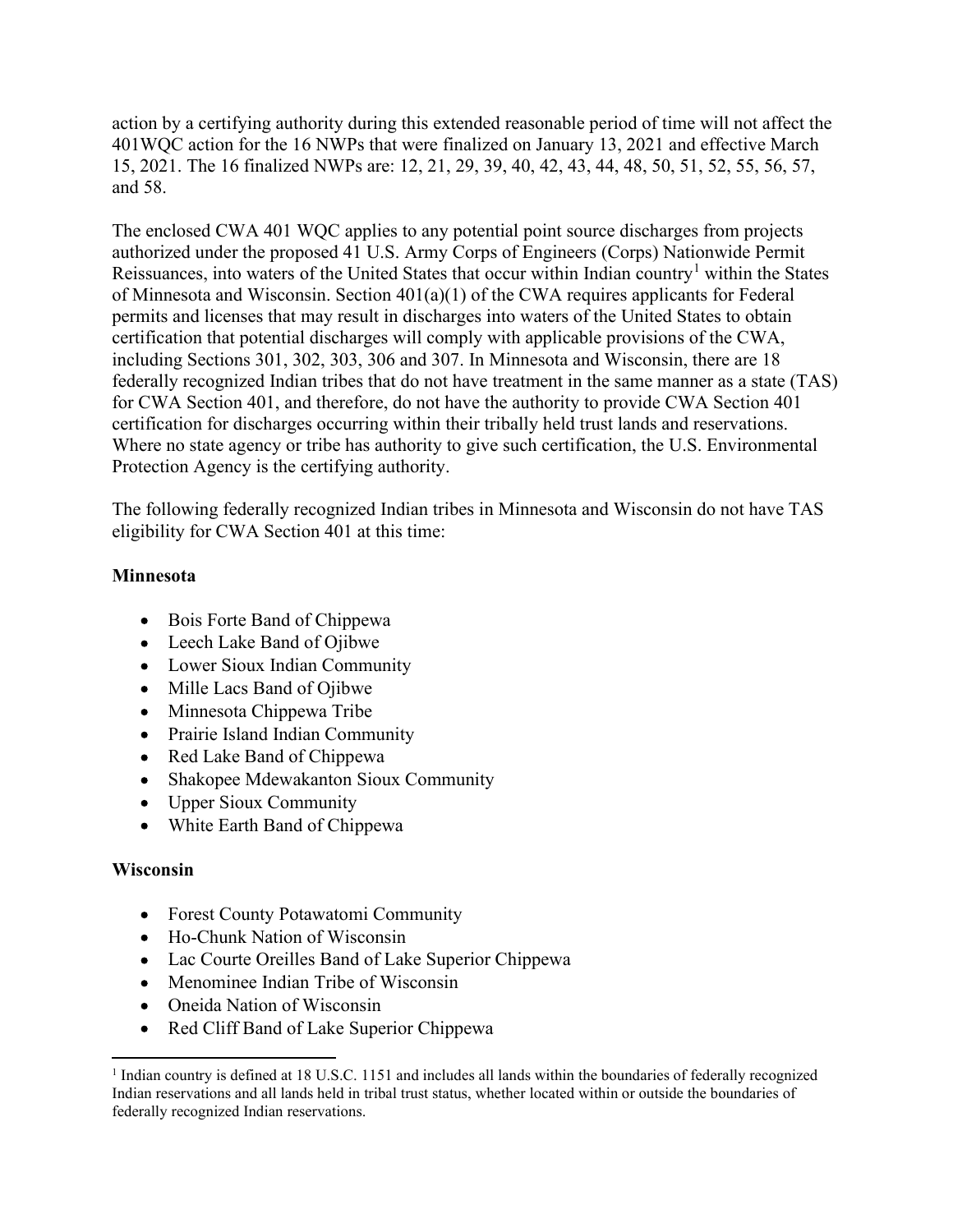- St. Croix Chippewa Indians of Wisconsin
- Stockbridge-Munsee Community

EPA Region 5 has reviewed the "Text of 41 Nationwide Permits in the Draft Final Rule" attached to your August 18, 2021 letter and other relevant information previously provided by the Corps. Based on our review of the materials provided by the Corps, EPA Region 5 has made decisions about whether the discharges from the proposed 41 NWPs will comply with applicable provisions of Sections 301, 302, 303, 306 and 307 of the CWA. In summary, EPA Region 5 is certifying without conditions 18 NWPs: 3, 4, 5, 6, 16, 18, 19, 20, 22, 30, 31, 33, 36, 37, 38, 41, 45, and E/59; conditionally certifying 3 NWPs: 7, 13, and 27; and denying 6 NWPs: 17, 25, 32, 46, 53 and 54. A table summarizing the certification status for each NWP (including those that • St. Croix Chippewa Indians of Wisconsin<br>• Stockbridge-Munsee Community<br>
EPA Region 5 has reviewed the "Text of 41 Nationwide Permits in the Draft Final Rule"<br>
attached to your August 18, 2021 letter and other relevant i 2021, is included in the attached 401 WQC decision. If a project fails to meet the enclosed conditions, or if the applicable NWP is denied under the 401 WQC, the applicant must contact EPA Region 5 at R5wetlands@epa.gov to request a project-specific 401 WQC of the project.

EPA Region 5 is providing the enclosed 401 WQC decision for discharges that may result from the proposed NWPs in Indian country in the states of Minnesota and Wisconsin. If you have any questions, or if we can be of further assistance, please contact Melissa Blankenship of my staff, at (312) 886-9641 or blankenship.melissa@epa.gov.

Sincerely,

**DAVID PFEIFER** 

Digitally signed by DAVID PFEIFER Date: 2021.10.15  $08.20.23 - 0500$ 

David Pfeifer Chief, Watersheds and Wetlands Branch

Enclosure: EPA Region 5 Clean Water Act Section 401 Water Quality Certification of the 41 proposed 2021 Nationwide Permits for Projects as applied in Indian country in Minnesota and Wisconsin

e-cc: Catherine Chavers, Chairwoman-Bois Forte Band of Chippewa Faron Jackson, Chairman-Leech Lake Band of Ojibwe Robert J. Larson, President-Lower Sioux Indian Community Melanie Benjamin, Chief Executive Officer-Mille Lacs Band of Ojibwe Catherine Chavers, President-Minnesota Chippewa Tribe Shelley Buck, President-Prairie Island Indian Community Derrell Seki, Chairman-Red Lake Band of Chippewa Keith Anderson, Chairman-Shakopee Mdewakanton Sioux Community Kevin Jensvold, Chairman-Upper Sioux Community Michael Fairbanks, Chairman-White Earth Band of Chippewa Ned Daniels, Jr., Chairman-Forest County Potawatomi Community Marlon WhiteEagle, President-Ho-Chunk Nation Louis Taylor, Sr., Chairman-Lac Courte Oreilles Band of Lake Superior Chippewa Gunnar Peters, Chairman-Menominee Indian Tribe of Wisconsin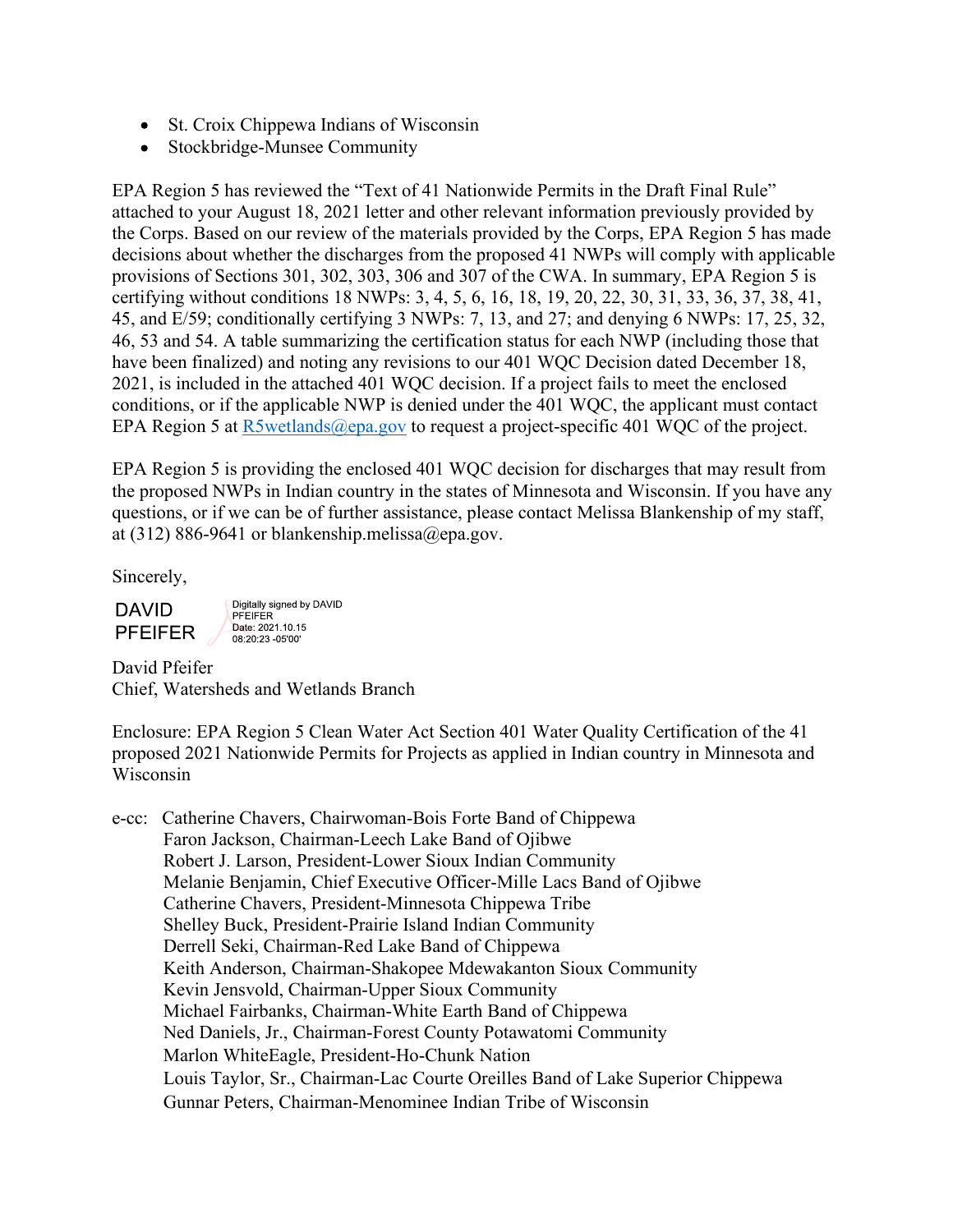Ron "Tehassi" Hill, Jr., Chairman-Oneida Nation of Wisconsin Richard Peterson, Chairman-Red Cliff Band of Lake Superior Chippewa William Reynolds, Chairman-St. Croix Chippewa Indians of Wisconsin Shannon Holsey, President-Stockbridge-Munsee Community Meghan J. Brown, Project Manager-St. Paul District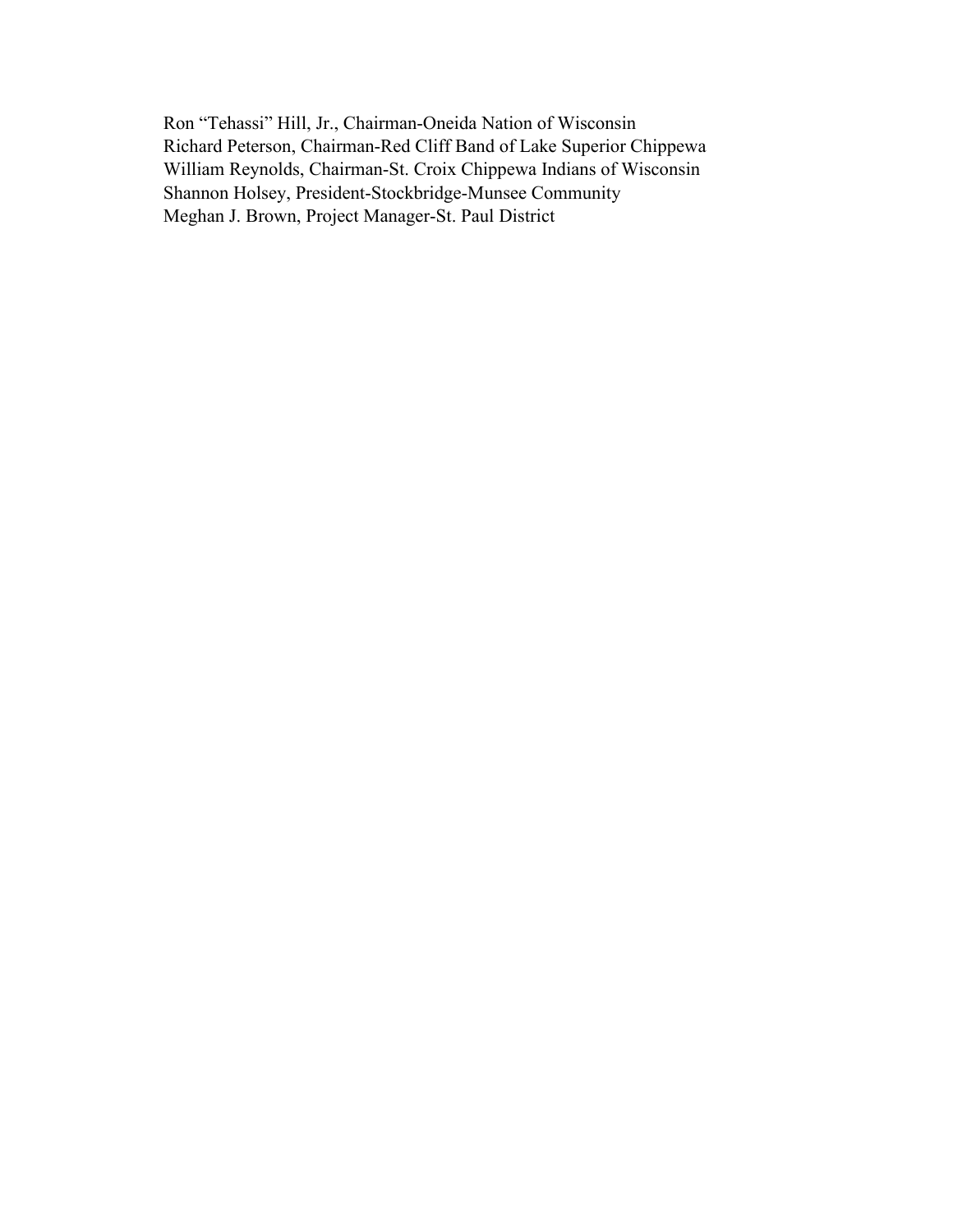## EPA Region 5 Clean Water Act Section 401 Water Quality Certification of the 41 proposed 2021 Nationwide Permits for Projects as applied in Indian Country in Minnesota and Wisconsin

This certification applies to any potential point source discharges from potential projects authorized under the proposed re-issuance of the following U.S. Army Corps of Engineers **EPA Region 5 Clean Water Act Section 401 Water Quality Certification of the 41 proposed 2021 Nationwide Permits for Projects as applied in Indian Country in Minnesota and Wisconsin<br>This certification applies to any poten EPA Region 5 Clean Water Act Section 401 Water Quality Certification of the 41 proposed 2021 Nationwide Permits for Projects as applied in Indian Country in Minnesota and Wisconsin<br>This certification applies to any poten EPA Region 5 Clean Water Act Section 401 Water Quality Cert 41 proposed 2021 Nationwide Permits for Projects as applied in Country in Minnesota and Wisconsin<br>This certification applies to any potential point source discha** and Wisconsin Tribes<sup>3</sup>: NWPs 3, 4, 5, 6, 7, 13, 14, 15, 16, 17, 18, 19, 20, **EPA Region 5 Clean Water Act Section 401 Water Quality Certification of the 41 proposed 2021 Nationwide Permits for Projects as applied in Indian Country in Minnesota and Wisconsin<br>This certification applies to any poten** requesting certification for 9 NWPs: 1, 2, 8, 9, 10, 11, 24, 28, and 35. In addition, the St. Paul District is proposing to revoke the following NWPs in both Minnesota and Wisconsin: 8, 14, 15, 23, 24, 34, and 49. This means that they will not apply in the states of Minnesota and Wisconsin. EPA Region 5 Clean Water Act Section 401 Water Quality Certification of the<br>41 proposed 2021 Nationwide Permits for Projects as applied in Indian<br>Country in Minnesota and Wisconsin<br>This certification applies to any potent

Section 401(a)(1) of the Clean Water Act requires applicants for Federal permits and licenses that may result in discharges into waters of the United States to obtain certification that potential discharges will comply with applicable provisions of the CWA, including Sections 301, 302, U.S. Environmental Protection Agency is the certifying authority. In this case, tribes do not have the authority to provide CWA Section 401 water quality certification (401 WQC) for discharges **Country in Minnesota and Wisconsin**<br>This certification applies to any potential point source discharges from potential projects<br>authorized under the proposed re-issuance of the Gillowing U.S. Army Corps of Engineers<br>auton lands belonging to the applicable Minnesota and Wisconsin Tribes<sup>4</sup>, therefore, the EPA is making the certification decisions for potential discharges that may result from the projects authorized under the proposed Corps CWA 404 NWPs listed above. Section 401(a)(1) of the Clean Water Act requires applicants for Federal permits and licenses<br>that may result in discharges into waters of the United States to obtain certification that potential<br>discharges will comply wit

#### **Project Description**

On September 15, 2020, the U.S. Army Corps of Engineers (Corps) published in the Federal Register its proposal to reissue the Nationwide Permits (NWPs).<sup>5</sup>

On January 13, 2021, the Corps published in the *Federal Register* its final rule reissuing 12 NWPs and issuing 4 new NWPs, as well as the NWP general conditions and definitions.<sup>6</sup> The conditions and definitions, with some modifications. The Corps states that it is "proposing these modifications to simplify and clarify the NWPs, reduce burdens on the regulated public, and continue to comply with the statutory requirement that these NWPs authorize only activities with 2

<sup>&</sup>lt;sup>2</sup> Minnesota Tribes: Bois Forte Band of Chippewa; Leech Lake Tribe of Ojibwe; Lower Sioux Community; Mille Lacs Band of Ojibwe; Minnesota Chippewa Tribe; Prairie Island Indian Community; Red Lake Band of Chippewa; Shakopee Mdewakanton Sioux Community; Upper Sioux Community; White Earth Band of Chippewa <sup>3</sup> Wisconsin Tribes: Forest County Potawatomi Community; Ho-Chunk Nation; Lac Courte Oreilles Band of Chippewa; Menominee Indian Tribe of Wisconsin; Oneida Nation of Wisconsin; Red Cliff Band of Lake Superior

Lake Superior Chippewa; St. Croix Chippewa Indians of Wisconsin; Stockbridge-Munsee Community  $^{4}$  *See* Footnotes 2 and 3.<br> $^{5}$  See 85 *ER* 57298

<sup>&</sup>lt;sup>5</sup> See 85 FR 57298.

<sup>6</sup> See 86 FR 2744.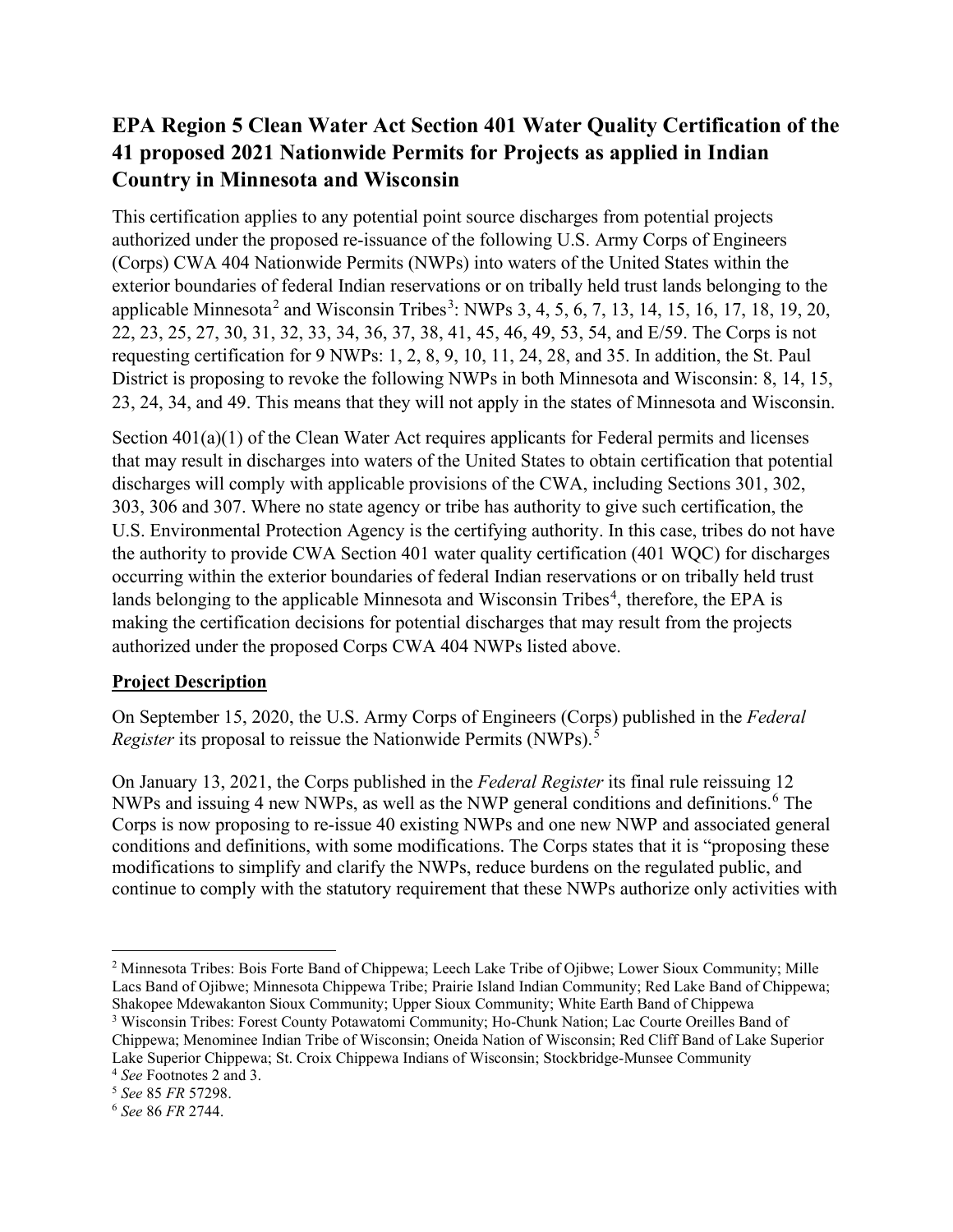no more than minimal individual and cumulative adverse environmental effects."<sup>7</sup> For the 41 proposed NWPs that have not been issued, the Corps has extended the reasonable period of time within which CWA Section 401 certifying authorities must act and has provided the opportunity for those CWA Section 401 certifying authorities to revise or reconsider their prior CWA Section 401 WQC decisions.<sup>8</sup> For more details: https://www.usace.army.mil/Missions/Civil-Works/Regulatory-Program-and-Permits/Nationwide-Permits/. no more than minimal individual and cumulative adverse environmental effects."<sup>7</sup> For the 41<br>proposed NWPs that have to been issued, the Corps has extended the reasonable period of time<br>within which CWA Section 401 certify no more than minimal individual and cumulative adverse environmental effects."<sup>7</sup> For the 41<br>proposed NWPs that have not been issued, the Corps has extended the easanable period of time<br>within which CWA Section 401 certify

#### General Information

The general information provided in this section does not constitute certification conditions.

If a project proposal does not meet certification conditions, or if certification is denied for a specific NWP, the project proponent must request a project-specific CWA Section 401 WQC

obtaining all other permits, licenses, and certifications that may be required by federal, state, or tribal authorities.

Copies of this certification should be kept on the job site and readily available for reference.

Pursuant to CWA Section 308(a), EPA representatives are authorized to inspect the authorized activity and any mitigation areas to determine compliance with the terms and conditions of the NWP.

The project proponents for potential projects authorized under the NWPs should:

- Retain this certification in their files with the applicable NWPs as documentation of EPA's certification decisions for the above-referenced proposed NWPs. This certification is specifically associated with the proposed NWPs described above and expires when those NWPs expire, five years from Corps' issuance date; and
- Prior to work commencing, notify the appropriate Tribal Environmental Office of projects proposed under the NWP program to ensure that projects will comply with General Condition 17 Tribal Rights.

It is the responsibility of the project proponent to review the conditions below and to contact EPA Region 5 with any questions by emailing  $\frac{R5 \text{Wetlands}(\text{\textsterling} \text{epa.gov})}{R5 \text{Wetlands}(\text{\textsterling} \text{epa.gov})}$ 

See 85 FR 57298.

<sup>8</sup> https://www.epa.gov/system/files/documents/2021-08/8-19-21-joint-epa-army-memo-on-cwa-401 implementation\_508.pdf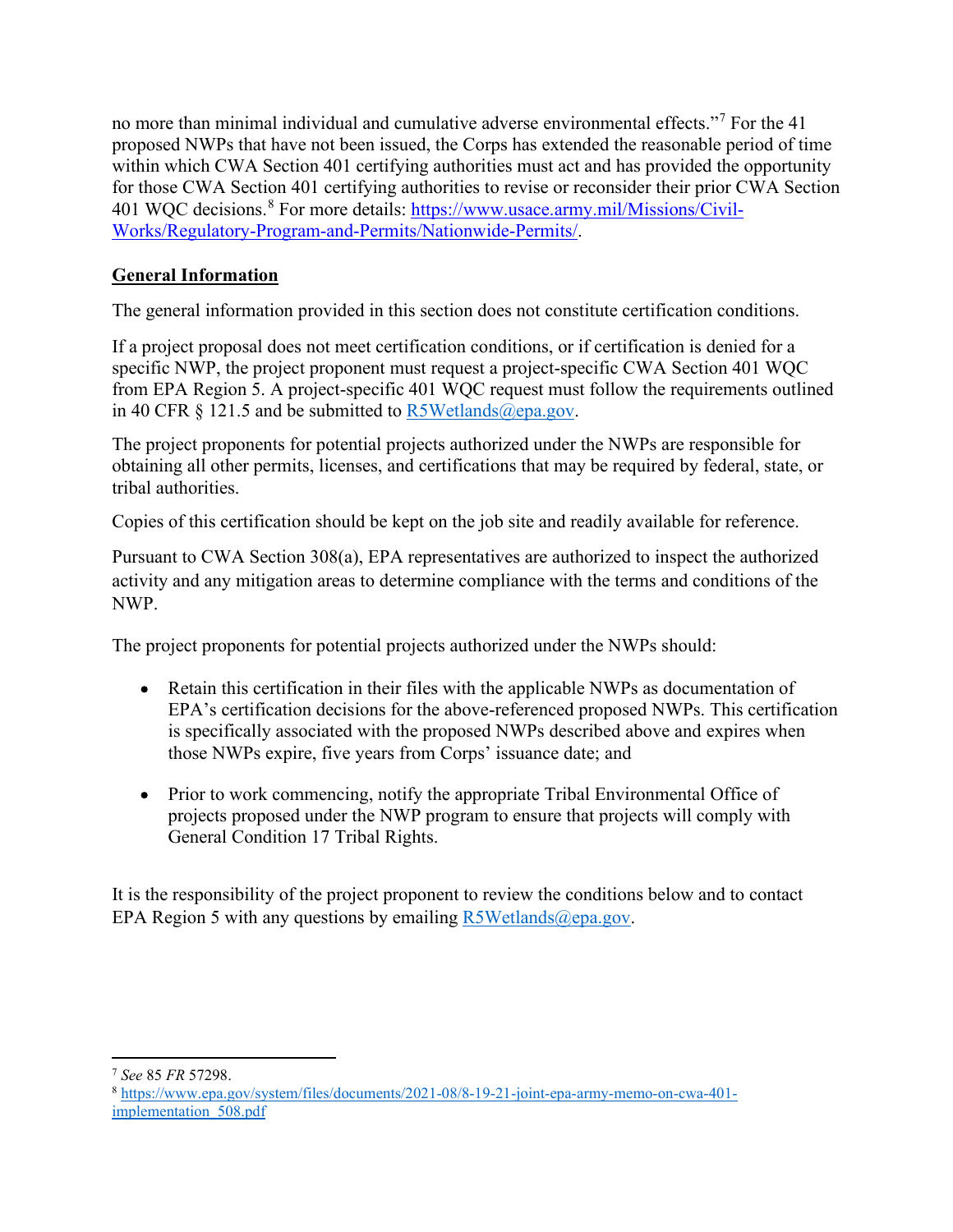### Nationwide Permits Granted

On behalf of the 18 federally recognized Indian Tribes in Minnesota and Wisconsin that do not have TAS authority to issue 401 WQCs, EPA Region 5 has determined that the discharges from the following 18 proposed NWPs will comply with water quality requirements, as defined at 40 CFR § 121.1(n).

#### NWP 3, 4, 5, 6, 16, 18, 19, 20, 22, 30, 31, 33, 36, 37, 38, 41, 45, and E/59

#### Nationwide Permits Granted with Conditions (40 CFR § 121.7(d)(2))

On behalf of the 18 federally recognized Indian Tribes in Minnesota and Wisconsin that do not have TAS authority to issue 401 Certification, EPA Region 5 has determined that the discharges from the following 3 proposed NWPs will comply with water quality requirements, as defined at 40 CFR § 121.1(n), subject to the following General Conditions pursuant to CWA Section 401(d):

#### NWP 7, 13, 27

#### General Conditions

#### 1. Notification to EPA

All project proponents for coverage under the specified NWP must provide notice to EPA Region 5 via R5Wetlands@epa.gov prior to commencing construction to provide EPA Region 5 with the opportunity to inspect the activity for the purposes of determining whether any discharge from the proposed project will violate this water quality certification. Where the Corps requires a Pre-construction Notification (PCN) for the applicable NWP, the project proponent shall also provide the PCN to Region 5. EPA Region 5 will provide written notification to the project proponent if the proposed project will violate the water quality certification of the NWP. Project proponents shall send a copy to the Tribal government of the proposed project location on the notification to the EPA.

Why the condition is necessary: This condition is necessary to provide EPA Region 5 with notice and information to allow for an efficient and effective pre-operation inspection to determine if the certified discharge will violate the water quality certification. If the project scope changes during the Corps' review prior to initiation of the activity, it is also critical for EPA Region 5 to be notified of any changes in the project design, scope, amount and location of discharges to inform the pre-operation inspection opportunity as provided by 40 CFR § 121.11(a).

Citation that authorizes this condition: 40 CFR § 121.11(a).

#### 2. Special Aquatic Sites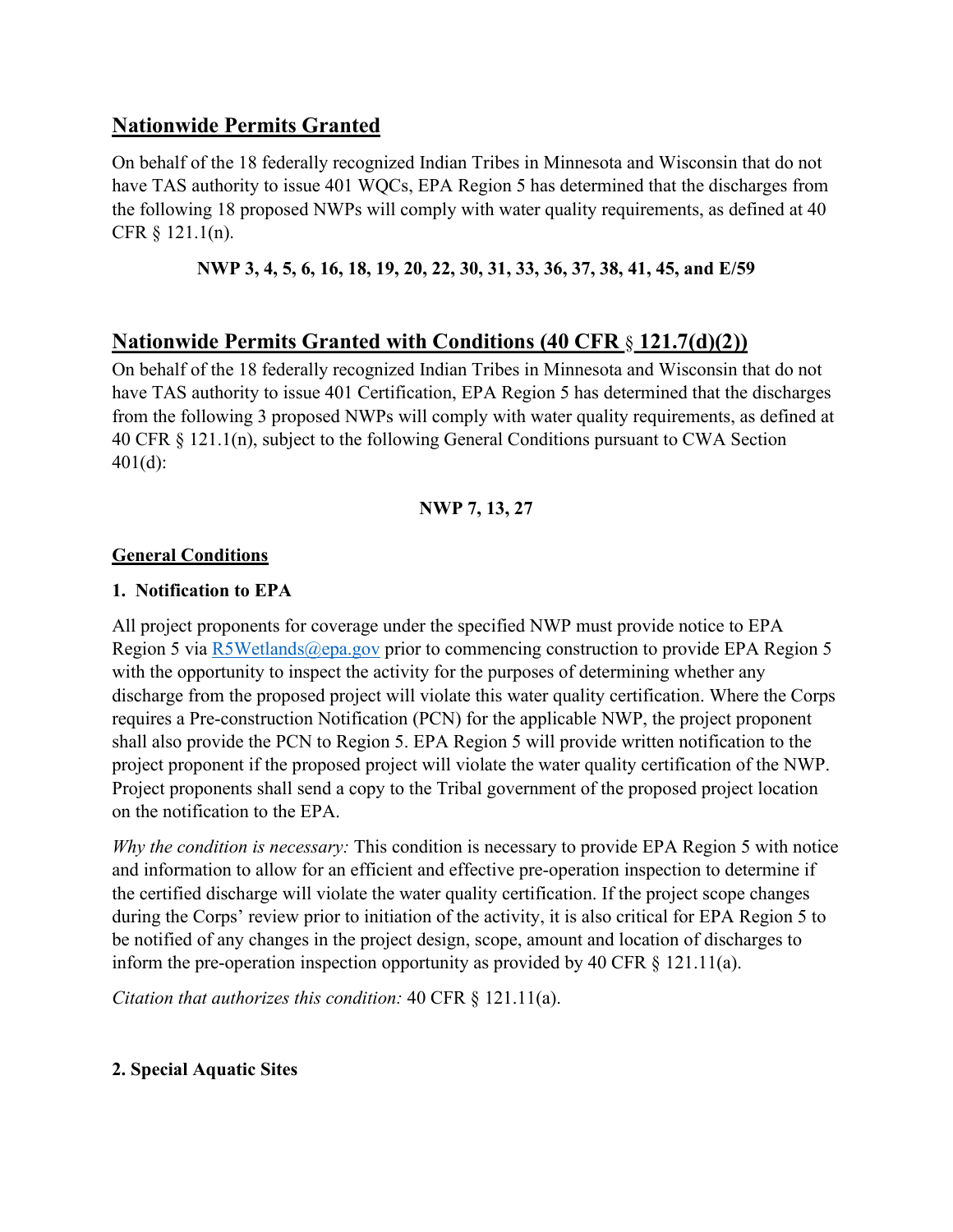Any activities resulting in a point source discharge<sup>9</sup> into jurisdictional waters of the following types of special aquatic sites shall require a project-specific CWA Section 401 WQC: bogs, fens, mature forested wetlands and wild rice marshes<sup>10</sup> in Minnesota and S1 and S2 ranked wetland communities and wild rice marshes in Wisconsin.<sup>11</sup> Project-specific CWA 401 WQC will also be Any activities resulting in a point source discharge<sup>9</sup> into jurisdictional waters of the following<br>types of special aquatic sites shall require a project-specific CWA Section 401 WQC: bogs, fens,<br>mature forested wetlands Any activities resulting in a point source discharge<sup>9</sup> into jurisdictional waters of the following<br>types of special aquatic sites shall require a project-specific CWA Section 401 WQC: bogs, fens,<br>mature forested wetlands

Any activities resulting in a point source discharge<sup>9</sup> into jurisdictional waters of the following<br>types of special aquatic sites shall require a project-specific CWA Section 401 WQC: bogs, fens,<br>mature forested wetlands discharges and associated activities that will cause no more than minimal adverse impacts to the Any activities resulting in a point source discharge<sup>9</sup> into jurisdictional waters of the following<br>types of special aquatic sites shall require a project-specific CWA Section 401 WQC: bogs, fens,<br>mature forested wetlands above could have more than minimal adverse impacts on an individual or cumulative basis Any activities resulting in a point source discharge<sup>3</sup> into jurisdictional waters of the following<br>types of special aquatic sites shall require a project-specific CWA Section 401 WQC: bogs, fens,<br>mature forested wetlands and biological integrity of these systems. As noted in 40 CFR§ 230.1(d), "[f]rom a national perspective, the degradation or destruction of special aquatic sites, such as filling operations in wetlands, is considered to be among the most severe environmental impacts covered by these Guidelines. The guiding principle should be that degradation or destruction of special sites may Any activities resulting in a point source discharge<sup>9</sup> into jurisdictional waters of the following<br>typcs of special aquatic sites shall require a project-specific CWA Section 401 WQC: bogs, fens,<br>mature forested wetlands into these systems can alter water circulation patterns and hydroperiods, which in turn can release nutrients causing shifts in native to non-native species composition; release chemicals that adversely impact biota (plants and animals), increase turbidity levels, reduce light types or special aquatic sites snail require a project-special co-wa Section 401 WQC: oogs, rens, and paparite (WA Ad) In matrix forential communities and wild rice marshes <sup>10</sup> in Minnesota and S1 and S2 ranked weltand<br>co aquatic life uses and other beneficial uses of these special aquatic sites, including impairing their diverse and unique communities of aquatic organisms, including fish, wildlife and the habitats upon which they depend. Thus, this condition is established to ensure a case-by-case review of any actions or activities proposed in these specific special aquatic site types which are inherently discharges and associated activities that will cause no more than minimal adverse impacts to the aquotic environment. However, point source discharges to the types of special aquatic sites listed above could have more than degradation cannot be determined to meet water quality requirements on a general permit basis. above could have more than minimal adverse impacts on an individual or cumulative basis<br>because the discharge of dredge or fill metrical can impair and degrade the chemical, physical,<br>and biological integrity of these syst because the discharge of dredge or fill material can impair and degrade the chemical, physical, and biological integrity of these systems. As noted in 40 CFR§ 230.1(d), "[flom a national<br>perspective, the degradation or des informed decision on whether to grant, grant with conditions, or deny 401 WQC on a project specific basis. Furthermore, this condition is in alignment with NWP Regional General Condition G: Special Aquatic Resources.

Citations that authorize this condition: 40 CFR  $\S$  230.1(d); 40 CFR  $\S$  230.10(c); 40 CFR  $\S$ 230.21; 40 CFR § 230.23; 40 CFR § 230.32; 40 CFR Part 230, Subpart E.

<sup>&</sup>lt;sup>9</sup> CWA section 502(14) defines "point source" as "any discernible, confined and discrete conveyance, including but not limited to any pipe, ditch, channel, tunnel, conduit, well, discrete fissure, container, rolling stock, concentrated animal feeding operation, or vessel or other floating craft, from which pollutants are or may be discharged.'' In the CWA section 404 context, point sources include bulldozers, mechanized land clearing equipment, dredging equipment, and the like. See Clean Water Act Section 401 Certification Rule. 85 FR 42210, 42234 (July 13, 2020).

<sup>&</sup>lt;sup>10</sup> Additional information about these communities can be found at https://www.dnr.state.mn.us/npc/classification.html and

https://usace.contentdm.oclc.org/digital/collection/p266001coll1/id/2845. <sup>11</sup> Additional information about these communities can be found at

https://dnr.wi.gov/topic/endangeredresources/Communities.asp and https://usace.contentdm.oclc.org/digital/collection/p266001coll1/id/2845.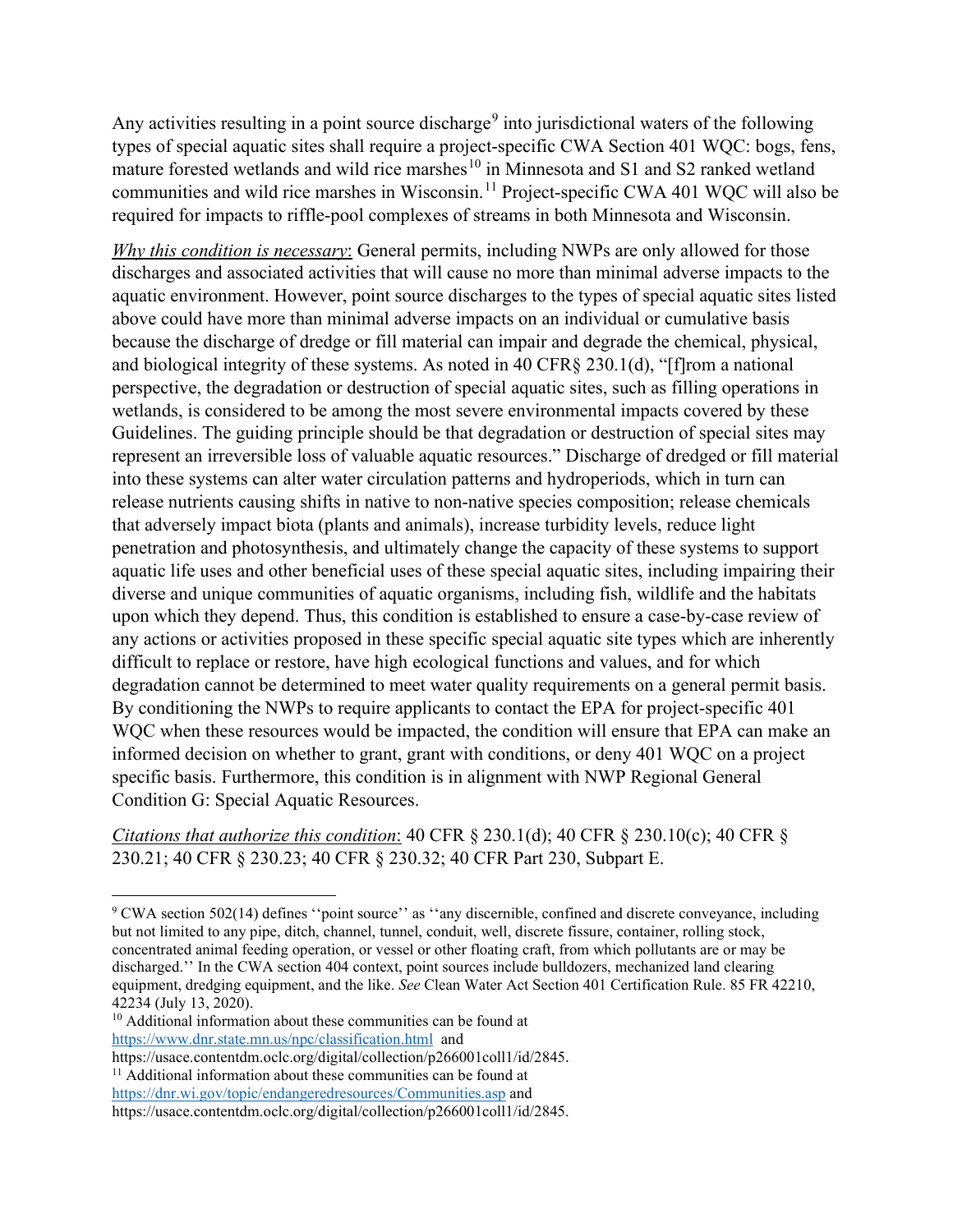#### 3. Sediment and Erosion Control Measures

The project proponent shall implement and maintain erosion and siltation control measures prior to, during and after project construction. Prior to beginning work, the project proponent shall develop a sediment and erosion control plan. The plan, at a minimum, shall include:

- nent and Erosion Control Measures<br>ject proponent shall implement and maintain erosion and siltation control measures prior<br>g and after project construction. Prior to beginning work, the project proponent shall<br>a sediment a ment and Erosion Control Measures<br>ject proponent shall implement and maintain erosion and siltation control measures prior<br>g and after project construction. Prior to beginning work, the project proponent shall<br>a sediment a nent and Erosion Control Measures<br>ject proponent shall implement and maintain erosion and siltation control measures prior<br>g and after project construction. Prior to beginning work, the project proponent shall<br>a sediment a The types and locations of sediment and erosion control features that shall be used  $\bullet$ bales, silt screens, temporary vegetation and/or mulching. Temporary erosion control construction.
- Processes for separation and storage of topsoil. Stockpiles shall be at least 100 feet away from a jurisdictional wetland or waterbody. If it is not possible to site the stockpile 100 feet away, project proponent shall explain additional measures in their sediment and erosion control plan. The project proponent shall demonstrate that there is no sediment migration into a jurisdictional wetland or waterbody. All clean, topsoil (free from invasive species) shall be reused in restoration. Stockpiles shall not be placed or stored within a jurisdictional wetland. Spoil piles shall be placed on landscaping fabric or some other material to separate the spoil material and allow retrieval of the spoil material with minimal impacts. Wetland topsoil and vegetation shall be stored separately from other spoils. from a jurisdictional welland or waterbody. If it is not possible to site the stockpile 100<br>fect away, project propenent shall explain additional measures: in their scelement and<br>erosion control plan. The project proponen
	- Monitoring and maintenance schedules, and adaptive management processes. The sediment and erosion control measures shall be evaluated prior to construction and within 24 hours of rain events until the site is restored; if any measures are determined to be ineffective at preventing sediment migration or erosion, additional measures shall be taken to ensure there is no further sediment migration or erosion that may cause excess turbidity in the waters of the United States.

has erosion controls in place prior to construction and that temporary erosion control measures erosion control plan. The project proponent shall demonstrate that there is no sediment<br>migration into a jurisdictional weltand or waterbody. All clean, topsoil (free from<br>invasive species) shall be reused in restoration. migration into a jurisdictional welland or waterbody. All clean, topsoil (free from<br>invasive species) shall be reused in restoration. Shockpiles shall noot be placed or stored<br>within a jurisdictional welland. Spoil piles project proponent is using planning and construction practices that will maintain the integrity of the site hydrology, minimize runoff impacts, and maintain the aquatic resource functions and values. Adaptive management planning ensures that the monitoring efforts are informing implementation efforts where discharges have the potential to adversely affect the water quality.

 $12$  Soil Erosion and Sediment Controls. Appropriate soil erosion and sediment controls must be used and maintained in effective operating condition during construction, and all exposed soil and other fills, as well as any work below the ordinary high water mark or high tide line, must be permanently stabilized at the earliest practicable date. Permittees are encouraged to perform work within waters of the United States during periods of low-flow or noflow, or during low tides.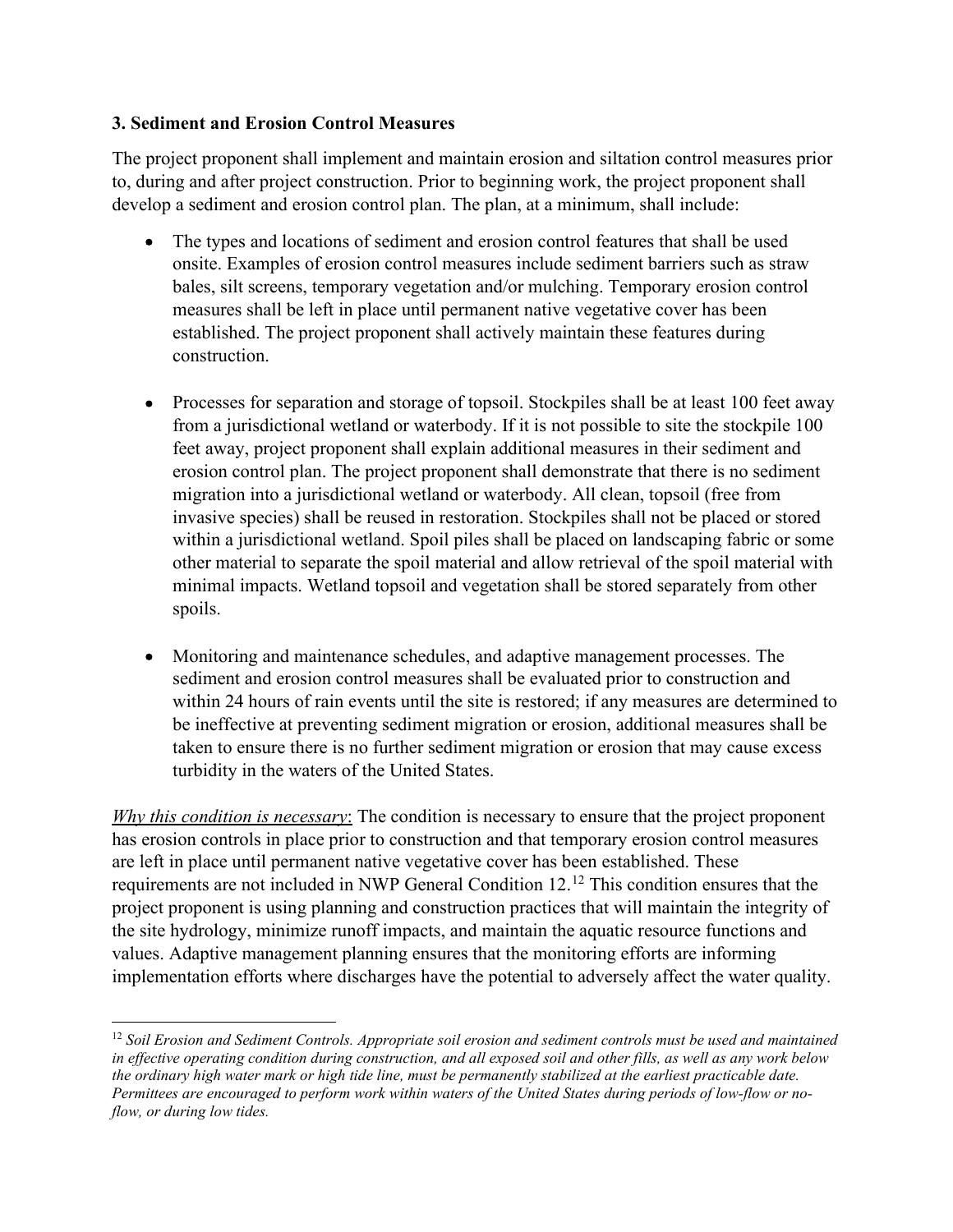Citation that authorizes this condition: 40 CFR § 230.10(d); 40 CFR § 230.71; 40 CFR § 230.72; 40 CFR § 230.73; 40 CFR § 230.74

#### 4. Pollutant Release Prevention

Except as specified in the permit application, the project proponent shall not allow debris, silt, sand, cement, concrete, oil or petroleum, organic material, or other construction related materials or wastes to enter into or be stored within 100 feet of where it may enter into waters of the United States. The project proponent shall take measures to prevent pollutants from entering jurisdictional wetlands and waterways. These measures shall include: *n that authorizes this condition*: 40 CFR § 230.10(d); 40 CFR § 230.71; 40 CFR § 230.72; § 230.73; 40 CFR § 230.74<br> **tant Release Prevention**<br>
as specified in the permit application, the project proponent shall not allow as specified in the permit application, the project proponent shall not allow debris, silt, menent, concrete, oil or petroleum, organic material, or other construction related materials to enter into or be stored within 10

- All equipment shall be cleaned prior to arriving on the project site. All equipment shall be inspected daily and prior to entering any streams or wetlands, for oil, gas, diesel, antibe repaired promptly or moved offsite within 24 hours.
- Containment booms and/or absorbent material shall be available onsite. In the case of spills, containment booms and/or absorbent materials shall be employed immediately to prevent discharges from reaching waters of the United States.
- All contaminated areas shall be cleaned immediately, and contaminated soil removed from the site or contained in enclosed containers. Containers shall be located no closer storage area 100 feet away, the project proponent shall explain additional measures in their sediment and erosion control plan (see Condition 3).
- Project proponents shall notify the appropriate Tribal government and EPA Region 5 within 24 hours if spills or unauthorized discharges occur during the project. As part of the notice, the project proponent shall provide plans for remedying the spill or unauthorized discharge.

Why this condition is necessary: The condition is necessary to prevent the unauthorized release of pollutants into waters of the United States and identify to whom the project proponent must report any unauthorized release of pollutants under this certification. This condition is necessary to ensure water quality is not degraded by oil, grease, gasoline, or other types of fluids used to operate and maintain equipment used to complete the project. The condition minimizes equipment contact with water (and potential for oil, gas, invasive species, etc. contamination) and allows for clean-up of potential spills before entering waters. This condition also helps protect the water quality and native biology of the impacted waters by preventing the spread of invasive or nuisance species.

Citations that Authorize this Condition: 40 CFR § 230.10(d); 40 CFR § 230.70; 40 CFR § 230.71; 40 CFR § 230.72; 40 CFR § 230.74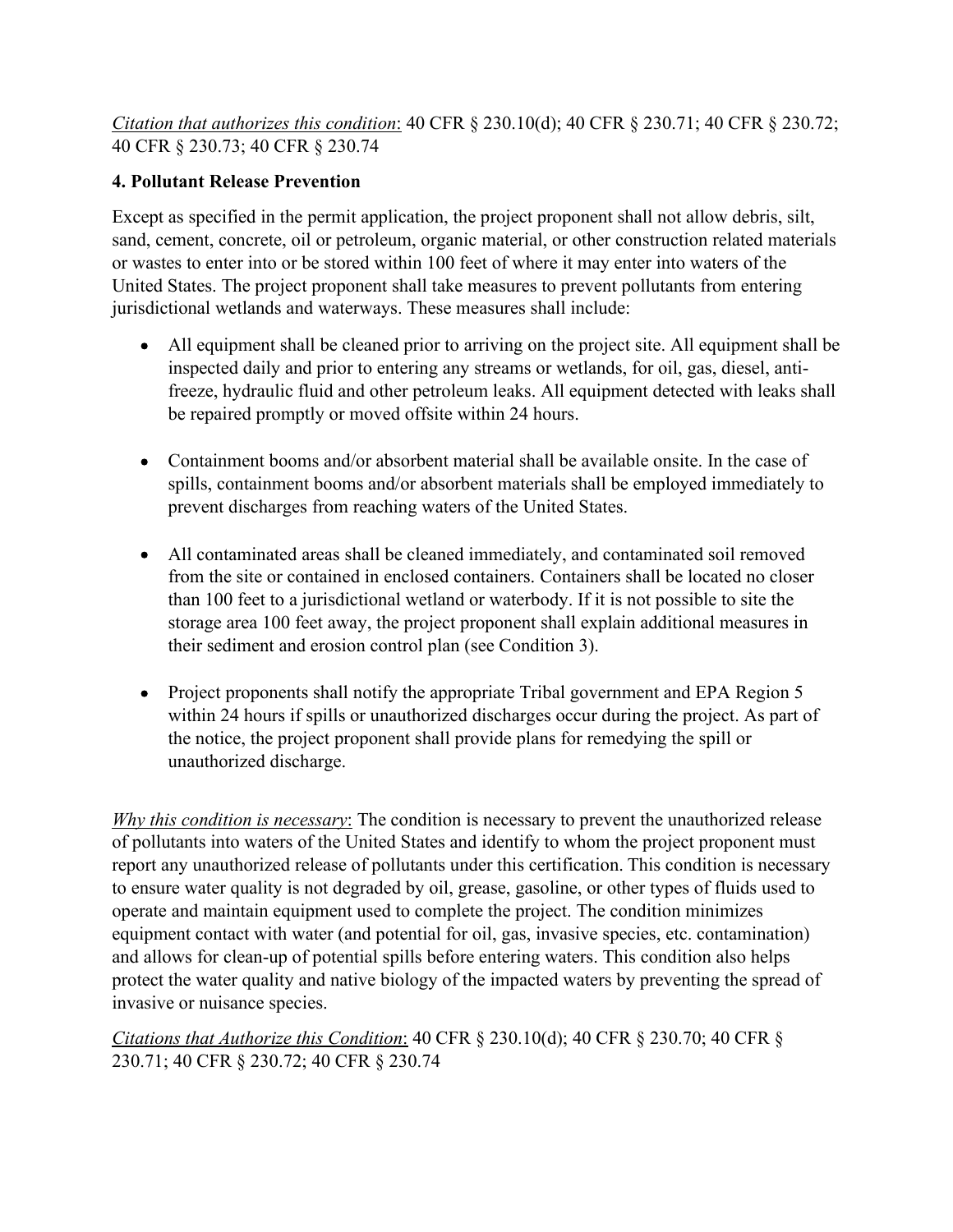#### 5. Projects or Activities Discharging to Impaired Waters

Projects or activities are not authorized under the NWPs if the project will include point source discharges into an active channel (e.g., flowing or open waters) of a water of the United States listed as impaired under CWA Section 303(d) and/or if the waterbody has an approved Total Maximum Daily Load (TMDL) and the discharge may result in further exceedance of a specific parameter (e.g., total suspended solids, dissolved oxygen, temperature) for which the waterbody is listed or has an approved TMDL. The current lists of impaired waters of the United States under CWA Section 303(d) and waters of the U.S. for which a TMDL has been approved are available on EPA Region 5's website at: https://www.epa.gov/tmdl/impaired-waters-and-tmdlsregion-5 5. Projects or Activities Discharging to Impaired Waters<br>Projects or activities are not authorized under the NWPs if the project will include point source<br>discharges into an active channel (e.g., flowing or open waters) o

CWA Section 303(d) and/or for which a TMDL has been approved is threatened or impaired due to the cumulative effects of discharges of pollutants. The NWPs do not provide necessary activity-specific information to determine compliance with specific water quality requirements, such as limits on total suspended solids, temperature, dissolved oxygen, nutrients, or pH for which a specific water of the United States could be listed as impaired and/or for which a TMDL has been approved. Site specific analysis is required to determine whether point source discharges from activities comply with water quality requirements in the active channel (e.g., open or flowing water) of a water of the United States listed as impaired under CWA Section 303(d) and/or for which a TMDL has been approved. available on EPA Region 5's website at: https://www.cpa.gov/tmdl/impaired-waters-and-tmdls-<br> *Why this condition is necessary*: A water of the United States that is listed as impaired under<br> *Why this condition is necessar* 

Citation(s) that authorizes this condition: 40 C.F.R. § 230.10(b)(2); CWA Section 303(d).

#### 6. Revegetation of Disturbed Areas

vegetation and return affected areas to pre-disturbance conditions. Non-native and invasive species shall not be used for restoration activities. Therefore, prior to commencing work, the project proponent shall develop a restoration plan that includes photo-documenting the entire site, and ensuring that pre-disturbance site conditions, such as riparian/wetland vegetation percent cover and native species diversity, are recorded for future proof of revegetation success. The pre- and post-construction photographs and information on the pre-disturbance site such as Immis on total suspenders solies, comperative, anssolved oxygen, numens, or pri ror<br>which a specific water of the United States could be listed as impaired and/or for which a TMDL<br>has been approved. Site specific a Corps District within 2 weeks after construction. Revegetation monitoring is required at least once during the growing season, or annually until revegetation success criteria are achieved.

Why this condition is necessary: The condition is necessary to verify that the project proponent returns the affected areas to pre-disturbance conditions and water quality impacts from erosion are minimized. These requirements are in alignment with the NWPs and are intended to provide direction as the specific details of this condition were not included in NWP General Condition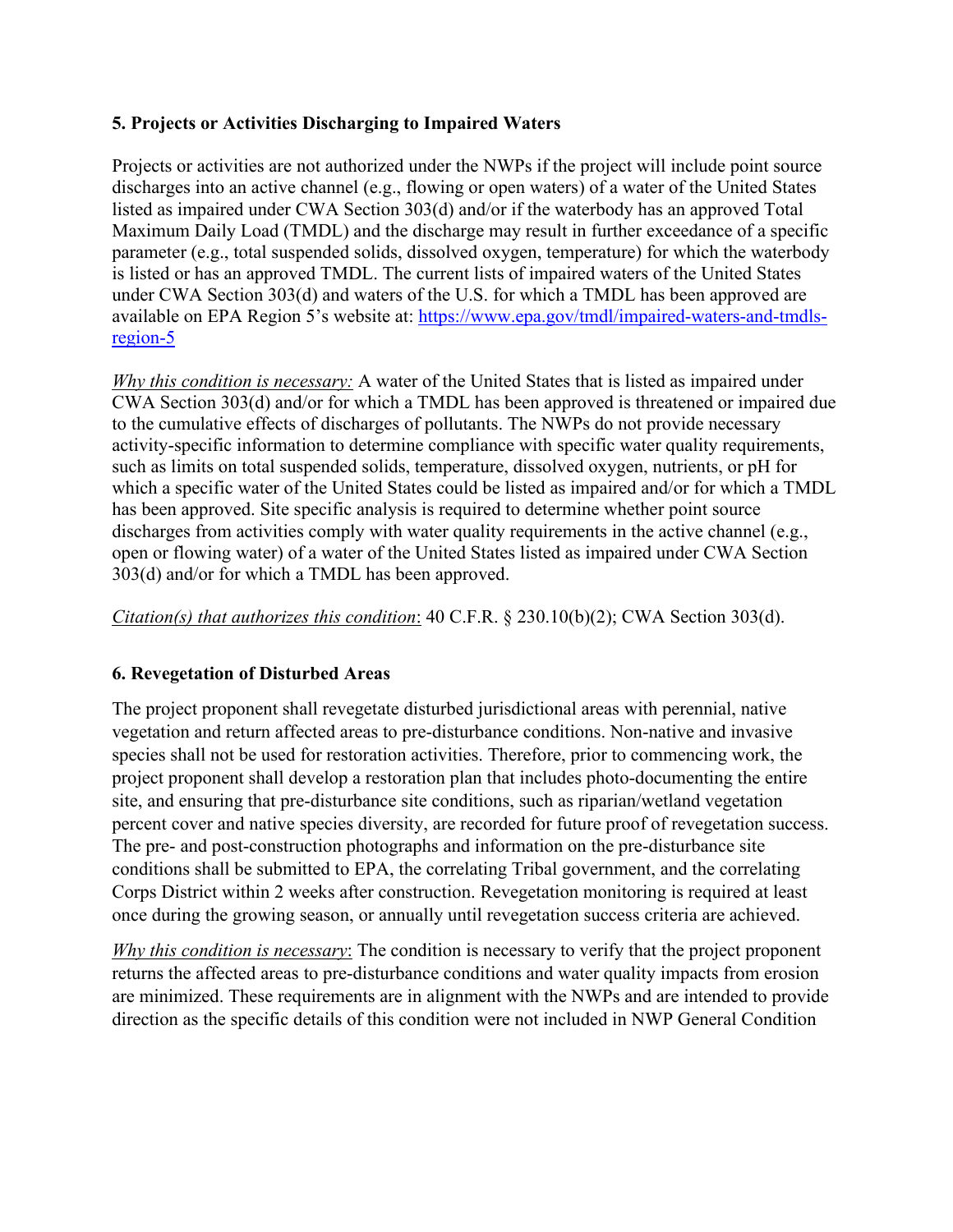13.13 Revegetation maintains and improves water quality because riparian vegetation acts as buffer to reduce the amount of sediment and pollutants that enter waterways. Native vegetation, because it is adapted to local conditions (e.g., soil types and temperature) provides this function most efficiently. Native riparian vegetation is important for the health of waterways, contributing 13.<sup>13</sup> Revegetation maintains and improves water quality because riparian vegetation acts as buffer to reduce the amount of sediment and pollutants that enter waterways. Native vegetation, because it is adapted to local c condition is necessary to ensure minimization of adverse effects on populations of plants and animals and to preserve the water quality and flood protection benefits provided by vegetation in 13.<sup>13</sup> Revegetation maintains and improves water quality because riparian vegetation acts as buffer to reduce the amount of sediment and pollutants that enter waterways. Native vegetation, because it is adapted to local annually until replanted areas meet monitoring success criteria, will adequately demonstrate that the restoration effort is successful. This condition is necessary to sustain aquatic resource functions and values, to measure the progress of channel restoration, revegetation, and to ensure that non-native and invasive species do not become established. 13.<sup>13</sup> Revegetation maintains and improves water quality because riparian vegetation acts as buffer to reduce the amount of sediment and pollustants that enter vacterways. Native vegetation, because it is adapted to local

#### 7. Bank Stabilization Activities

For any activities that include bank stabilization efforts, the project proponent shall use bioengineering techniques for bank stabilization activities instead of or in combination with hard armoring; this may be either the sole use of native vegetation or other bioengineered design techniques (e.g., willow plantings, root wads, large woody debris, etc.), or a combination of hard-armoring (e.g., rock) and native vegetation or bioengineered design techniques. If it is not possible to solely rely on bioengineering techniques, the project proponent shall submit project For the batalic of colongin, nurrithin, and securities and control in the correlation is necessary to ensure minimization of adverse effects on populations of plants and correlation is animals and to preserve the water qua Projects consisting entirely of riprap or similar rock techniques are limited to 300 linear feet under this conditional certification; project proponents with riprap or similar rock activities over 300 linear feet shall request a project-specific water quality certification. For both partially bioengineered projects, and those composed of riprap, the project plans shall describe the design techniques and stabilization methods assessed to determine the final project design. The use of soil cement, concrete, and grouted rip-rap hard armoring methods are not authorized under this certification and project proponents shall submit a request for a project-specific 401 WQC. Critations: man analonear link condition.<sup>140</sup> CFR § 250.10(6), 40 CFR § 250.13<br>
7. **Bank Stabilization Activities**<br>
For any activities that include bank stabilization efforts, the project proponent shall use<br>
For any act

ensure the activity incorporates appropriate measures that will minimize potential adverse impacts of the discharge on water quality and the aquatic ecosystem. Planning and construction practices can be used to minimize adverse impacts to plants and animals and can compensate for habitat loss. This condition is necessary to provide the project proponent with clarity on how to meet appropriate soil erosion and sediment controls, as required by NWPs General Condition 12. These appropriate and practicable alternatives often include more ecologically beneficial soft or bioengineering techniques. In conjunction with other bank stabilization practices, this condition possible to solely rety on blooguneering rechniques, the project proponent shall submit project<br>plans to EPA Region 5, the correlating Tribal government, and the correlating Corps District.<br>Projects consisting entirely of plans to EPA Region 3, the contenting tripinal government, and the correlating Corps District-<br>Projects consisting entirely of riprap or similar rock techniques are limited to 300 linear feet<br>under this conditional certifi

 $13$  Removal of Temporary Structures and Fills. Temporary structures must be removed, to the maximum extent practicable, after their use has been discontinued. Temporary fills must be removed in their entirety and the affected areas returned to preconstruction elevations. The affected areas must be revegetated, as appropriate.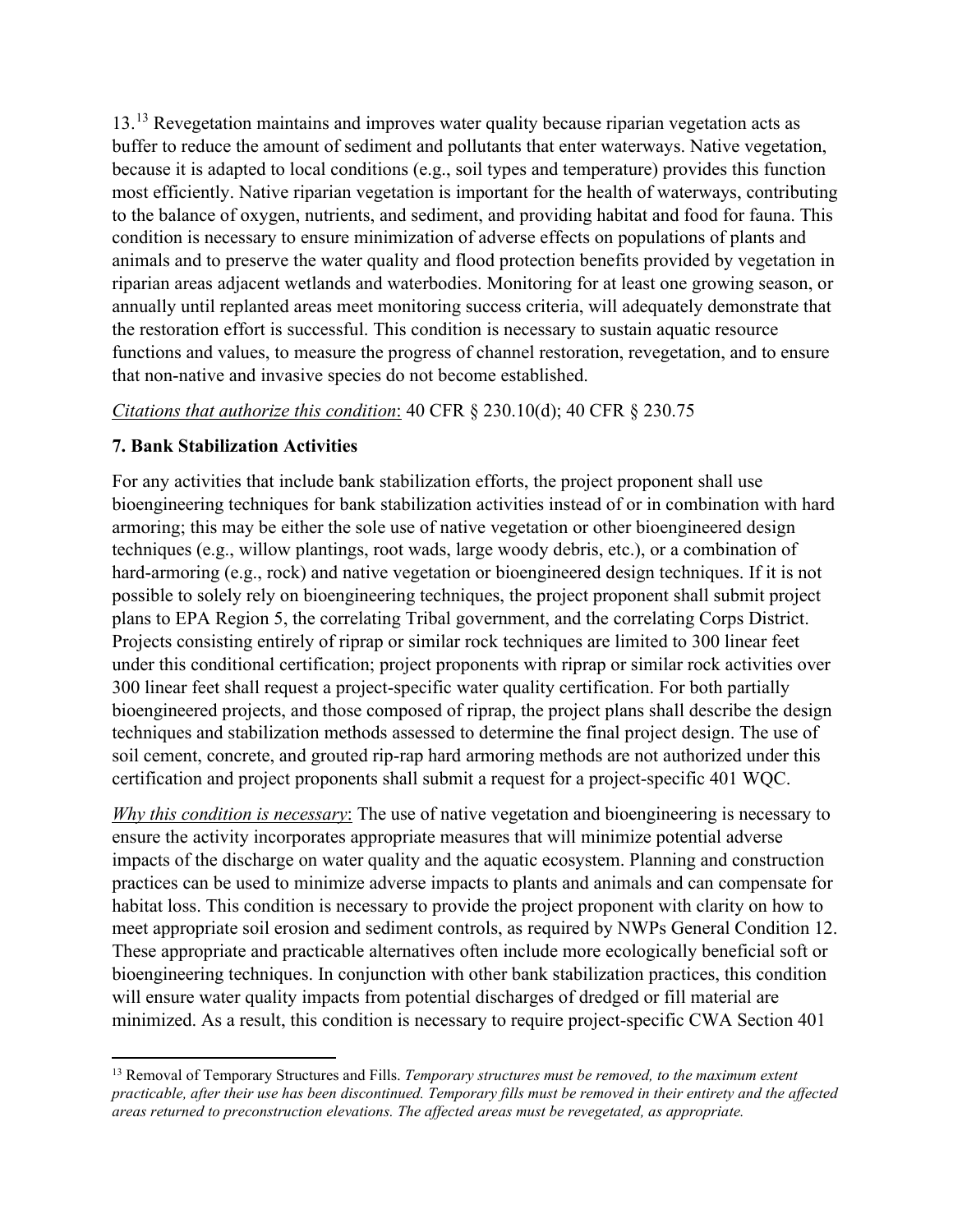WQC review so EPA Region 5 can ensure that projects will be conditioned to avoid and minimize adverse impacts to comply with water quality requirements. Native vegetation and natural materials and structures, such as biodegradable erosion control blankets, staking and live WQC review so EPA Region 5 can ensure that projects will be conditioned to avoid and<br>minimize adverse impacts to comply with water quality requirements. Native vegetation and<br>natural materials and structures, such as biode are when installed properly under the right conditions.<sup>14</sup> Projects without bioengineering are limited to 300 linear feet due to the negative impacts of hard armoring on aquatic habitat functions and water quality. 300 linear feet is the previous restriction in the NWPs without waiver by the District Engineer and is supported by years of data on minimal adverse impacts to the aquatic environment. where two introduces the method of the results, as defined in 40 CFR § 121.7(e)(2)(iii). In EPA's unique<br>requirements, and the results and structures, such as biodegradable erosion control blankets, staking and live<br>cutti Example 10 consists and accounts when the consists and the example of the regular response that this method of 300 linear feet due to the negative impacts and thus functions and water quality. 300 linear feet is the previo

Citations that authorize this condition: 40 CFR § 230.10(d); 40 CFR § 230.71; 40 CFR§ 230.72; 40 CFR § 230.75

# Nationwide Permits Denied (40 CFR § 121.7(e)(2))

On behalf of the 18 federally recognized Indian Tribes in Minnesota and Wisconsin that do not have TAS authority for 401 WQCs, EPA Region 5 cannot certify that the range of discharges from potential projects authorized under the following proposed NWPs will comply with water denied for NWPs 17, 25, 32, 46, 53 and 54 and applicants must request a project-specific 401 are when installed properly under the right conditions.<sup>14</sup> Projects without bioenginecring are limited to 300 linear feet due to the negative impacts of hard armorring on aquatic habitat<br>functions and water quality. 300 l

role certifying on behalf of a tribe, in a tribal jurisdiction where EPA is not the regulator, EPA functions and water quality. 300 linear feet is the previous restriction in the NWPs without<br>value to yie District Engineer and is supported by years of data on minimal adverse impacts to<br>the aquatic environment.<br> *Citati* waiver by the District Engineer and is supported by years of data on minimal adverse impacts to<br>the aquatic environment.<br>Citations that authorize this condition: 40 CFR § 230.10(d); 40 CFR § 230.71; 40 CFR§ 230.72;<br>40 CFR the aquatic environment.<br>Citations that authorize this condition: 40 CFR § 230.10(d); 40 CFR § 230.71; 40 CFR§ 230.72;<br>40 CFR § 230.75<br>Mationwide Permits Denied (40 CFR § 121.7(e)(2))<br>On behalf of the 18 federally recogni land, potential impaired waters on tribal land, and potential cultural importance of the water resources on tribal land. Additional information on these specific subjects would be needed for **Nationwide Permits Denied (40 CFR § 121.7(e)(2))**<br>
On behalf of the 18 federally recognized Indian Tribes in Minnesota and Wisconsin that do not<br>
have TAS authority for 401 WQCs, FPA Region 5 cannot certify that the rang **Nationwide Permits Denied (40 CFR s 121.7(e)(2))**<br>On behalf of the 18 federally recognized Indian Tribes in Minnesota and Wisconsin that do not<br>have TAS authority for 401 WQCs, EPA Region 5 cannot certify that the range **NATIONIWE PET THIS DETECT (40 CFR § 121.1(EAL)**<br>
On behalf of the 18 federally recognized Indian Tribes in Minnesota and Wis<br>
have TAS authority for 401 WQCs, EPA Region 5 cannot certify that the ran<br>
from potential proj On behalf of the 18 federally recognized Indian Tribes in Minnesota and Wisconsin that do not<br>have TAS authority for 401 WQCs, EPA Region 5 cannot certify that the range of discharges<br>from potential projects authorized un

requirements and evaluate whether the range of discharges from potential projects will comply with such requirements, in accordance with CWA section  $401(a)(1)$  and  $40$  CFR § 121.7(b). Lacking this information, EPA Region 5 is therefore denying certification.<br>14 https://files.dnr.state.mn.us/publications/waters/understanding\_our\_streams\_and\_rivers\_resource\_sheet\_2.pdf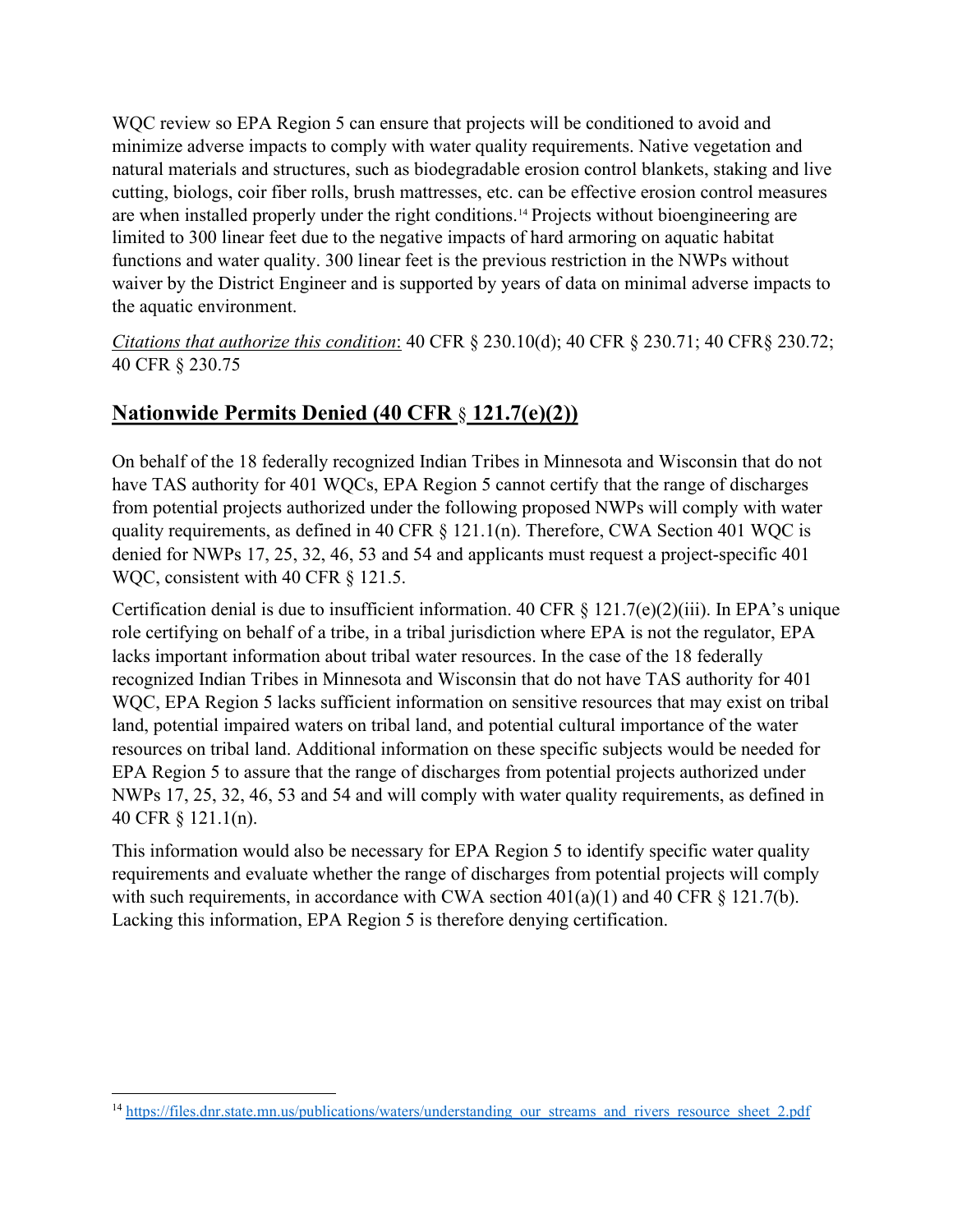#### Summary Table – EPA Region 5 CWA 401 Certification Decision for applicable Indian Country in Minnesota and Wisconsin (shaded boxes indicate NWPs finalized in January 2021)

| 2021)<br><b>NWP</b>      | <b>Certified</b> | <b>Certification Status</b>            |               |                                                                                  |                   |                                                                                                                             |
|--------------------------|------------------|----------------------------------------|---------------|----------------------------------------------------------------------------------|-------------------|-----------------------------------------------------------------------------------------------------------------------------|
|                          |                  |                                        |               |                                                                                  | <b>Conditions</b> | <b>Notes</b>                                                                                                                |
|                          |                  | Certified<br>with<br><b>Conditions</b> | <b>Denied</b> | Corps is not<br>requesting<br><b>Certification</b><br>or District<br>will revoke |                   |                                                                                                                             |
| 1                        |                  |                                        |               | X                                                                                |                   |                                                                                                                             |
| $\overline{2}$           |                  |                                        |               | X                                                                                |                   |                                                                                                                             |
| 3                        | $\mathbf X$      |                                        |               |                                                                                  |                   |                                                                                                                             |
| $\overline{\mathcal{A}}$ | $\mathbf X$      |                                        |               |                                                                                  |                   |                                                                                                                             |
| 5                        | $\mathbf X$      |                                        |               |                                                                                  |                   |                                                                                                                             |
| 6                        | $\mathbf X$      |                                        |               |                                                                                  |                   |                                                                                                                             |
| $\overline{7}$           |                  | $\mathbf X$                            |               |                                                                                  |                   | * Originally subject only<br>to Condition 1.<br><b>Notification Condition.</b><br>Revised to add General<br>Conditions 2-7. |
| 8                        |                  |                                        |               | $\mathbf X$                                                                      |                   |                                                                                                                             |
| 9                        |                  |                                        |               | $\overline{X}$                                                                   |                   |                                                                                                                             |
| 10                       |                  |                                        |               | $\overline{\mathbf{X}}$                                                          |                   |                                                                                                                             |
| 11                       |                  |                                        |               | $\overline{X}$                                                                   |                   |                                                                                                                             |
| 12                       |                  |                                        |               | $\mathbf{X}$                                                                     |                   | Applicant must refer to<br>the St. Paul District<br><b>Utility RGP</b>                                                      |
| 13                       |                  | $\mathbf X$                            |               |                                                                                  |                   | * Originally subject only<br>to Condition 1.<br><b>Notification Condition.</b><br>Revised to add General<br>Conditions 2-7. |
| 14                       |                  |                                        |               | $\overline{X}$                                                                   |                   | Applicant must refer to<br>the St. Paul District<br>Transportation RGP                                                      |
| 15                       |                  |                                        |               | $\mathbf X$                                                                      |                   | Applicant must refer to<br>the St. Paul District<br>Transportation RGP                                                      |
| 16<br>17                 | X                |                                        | X             |                                                                                  |                   | Applicant must obtain<br>project-specific 401<br><b>WQC</b>                                                                 |
| 18                       | $\mathbf X$      |                                        |               |                                                                                  |                   |                                                                                                                             |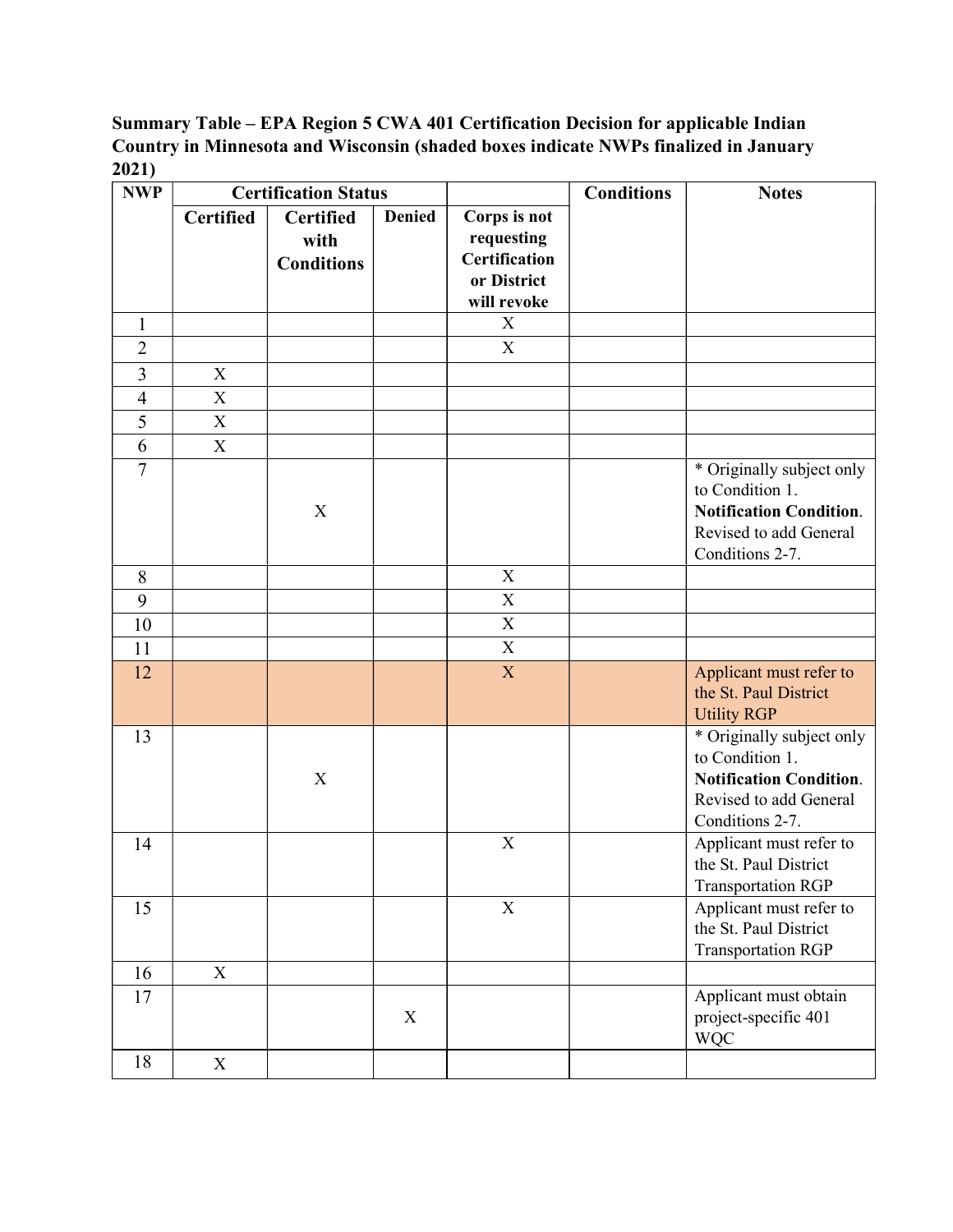| 19       |                                        |             |             |                | Notification<br><b>Condition</b>        | *Revised to Certified<br>because Corps did not           |
|----------|----------------------------------------|-------------|-------------|----------------|-----------------------------------------|----------------------------------------------------------|
|          | $\mathbf X$                            | $\mathbf X$ |             |                |                                         | increase dredging limits                                 |
|          |                                        |             |             |                |                                         | as originally proposed                                   |
| 20<br>21 | $\mathbf X$                            |             |             | $\mathbf X$    |                                         |                                                          |
| $22\,$   | $\mathbf X$                            |             |             |                |                                         |                                                          |
| 23       |                                        |             |             |                |                                         | Applicant must obtain                                    |
|          |                                        |             | $\mathbf X$ |                |                                         | project-specific 401<br><b>WQC</b>                       |
| 24       |                                        |             |             | $\mathbf X$    |                                         |                                                          |
| 25       |                                        |             | $\mathbf X$ |                |                                         | Applicant must obtain<br>project-specific 401            |
|          |                                        |             |             |                |                                         | <b>WQC</b>                                               |
| 26       |                                        |             |             |                |                                         | Reserved. This NWP is                                    |
| 27       |                                        |             |             |                |                                         | no longer in use.<br>* Originally subject only           |
|          |                                        |             |             |                |                                         | to Condition 1.                                          |
|          |                                        | $\mathbf X$ |             |                |                                         | <b>Notification Condition.</b><br>Revised to add General |
|          |                                        |             |             |                |                                         | Conditions 2-7.                                          |
| 28       |                                        |             |             | $\overline{X}$ |                                         |                                                          |
| 29       |                                        | X           |             |                | <b>Notification</b><br><b>Condition</b> |                                                          |
| 30       | $\mathbf X$                            |             |             |                |                                         |                                                          |
| 31<br>32 | $\mathbf X$                            |             |             |                |                                         | *Revised to Denial-                                      |
|          |                                        |             |             |                |                                         | Originally subject to the                                |
|          |                                        | $\mathbf X$ | $\mathbf X$ |                |                                         | <b>Notification Condition.</b>                           |
|          |                                        |             |             |                |                                         | Applicant must<br>obtain individual 401                  |
|          |                                        |             |             |                |                                         | Certification                                            |
| 33<br>34 | $\mathbf X$                            |             |             | $\mathbf X$    |                                         | Applicant must obtain                                    |
|          |                                        |             |             |                |                                         | project-specific 401<br><b>WQC</b>                       |
| 35       |                                        |             |             | $\overline{X}$ |                                         |                                                          |
| 36       | $\mathbf X$                            |             |             |                |                                         |                                                          |
| 37<br>38 | $\mathbf X$<br>$\overline{\textbf{X}}$ |             |             |                |                                         |                                                          |
| 39       |                                        | $\mathbf X$ |             |                | <b>Notification</b>                     |                                                          |
|          |                                        |             |             |                | condition                               |                                                          |
|          |                                        | $\mathbf X$ |             |                | <b>Notification</b>                     |                                                          |
| 40       |                                        |             |             |                | condition                               |                                                          |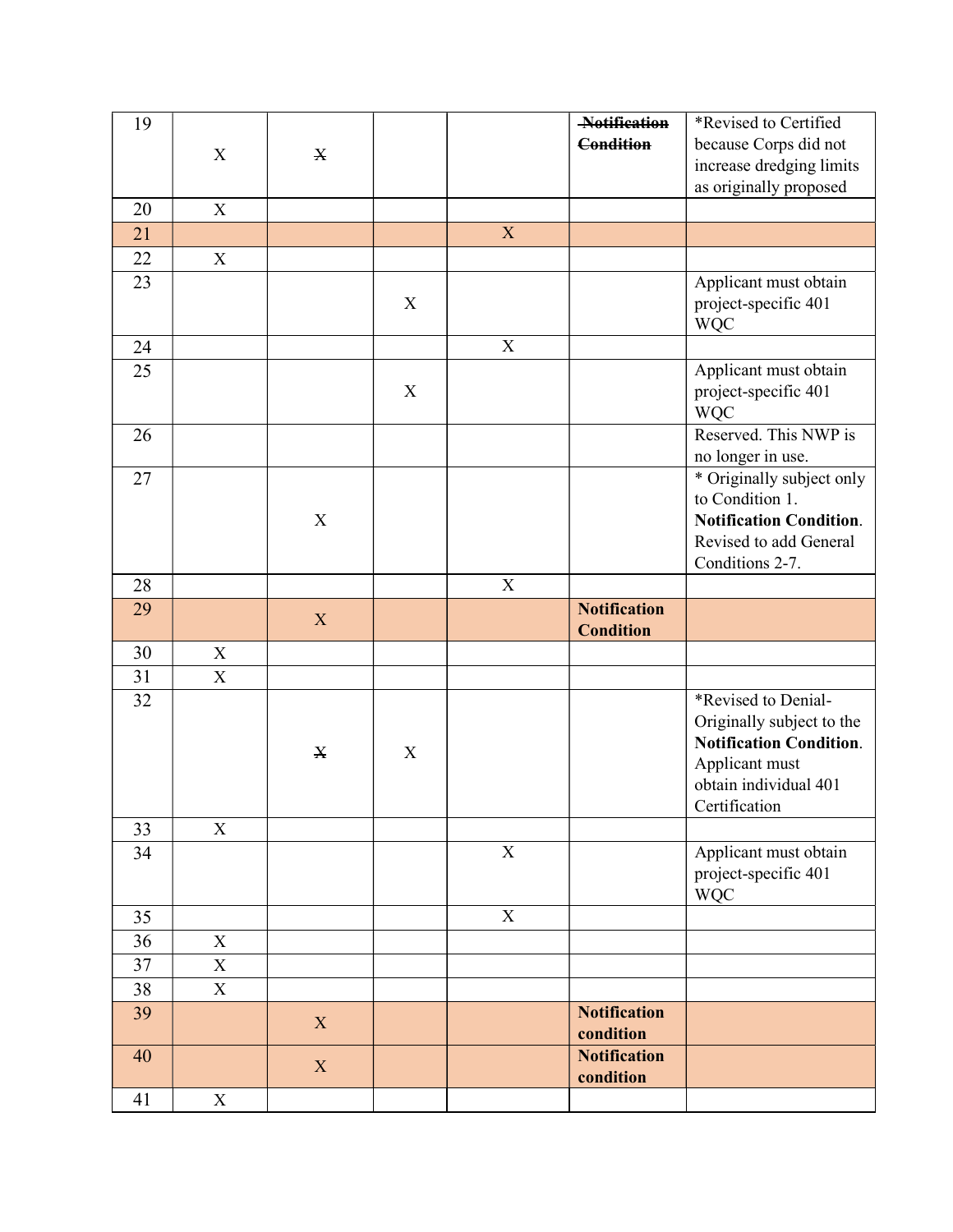| 42   |             | X                         |             |                | <b>Notification</b><br>condition |                                                                                                                                             |
|------|-------------|---------------------------|-------------|----------------|----------------------------------|---------------------------------------------------------------------------------------------------------------------------------------------|
| 43   |             | $\mathbf X$               |             |                | <b>Notification</b><br>condition |                                                                                                                                             |
| 44   |             |                           | X           |                |                                  | Applicant must obtain<br>project-specific 401<br><b>WQC</b>                                                                                 |
| 45   | $\mathbf X$ |                           |             |                |                                  |                                                                                                                                             |
| 46   |             |                           | $\mathbf X$ |                |                                  | Applicant must obtain<br>project-specific 401<br><b>WQC</b>                                                                                 |
| 47   |             |                           |             |                |                                  | Reserved. This NWP is<br>no longer in use.                                                                                                  |
| 48   |             |                           | X           |                |                                  | Applicant must obtain<br>project-specific 401<br><b>WQC</b>                                                                                 |
| 49   |             |                           |             | $\overline{X}$ |                                  |                                                                                                                                             |
| 50   |             |                           |             | $\overline{X}$ |                                  |                                                                                                                                             |
| 51   |             | $\boldsymbol{\mathrm{X}}$ |             |                | <b>Notification</b><br>condition |                                                                                                                                             |
| 52   |             |                           | X           |                |                                  | Applicant must obtain<br>project-specific 401<br><b>WQC</b>                                                                                 |
| 53   |             | $\mathbf X$               | $\mathbf X$ |                |                                  | *Revised to Denial-<br>Originally subject to the<br><b>Notification Condition.</b><br>Applicant must obtain<br>project-specific 401<br>WQC. |
| 54   |             | $\mathbf X$               | X           |                |                                  | *Revised to Denial-<br>Originally subject to the<br><b>Notification Condition.</b><br>Applicant must obtain<br>project-specific 401<br>WQC. |
| A/55 |             |                           |             | $\overline{X}$ |                                  |                                                                                                                                             |
| B/56 |             |                           |             | $\overline{X}$ |                                  |                                                                                                                                             |
| C/57 |             |                           |             | $\overline{X}$ |                                  | Applicant must refer to<br>the St. Paul District<br><b>Utility RGP</b>                                                                      |
| D/58 |             |                           |             | $\mathbf{X}$   |                                  | Applicant must refer to<br>the St. Paul District<br><b>Utility RGP</b>                                                                      |
| E/59 | $\mathbf X$ |                           |             |                |                                  |                                                                                                                                             |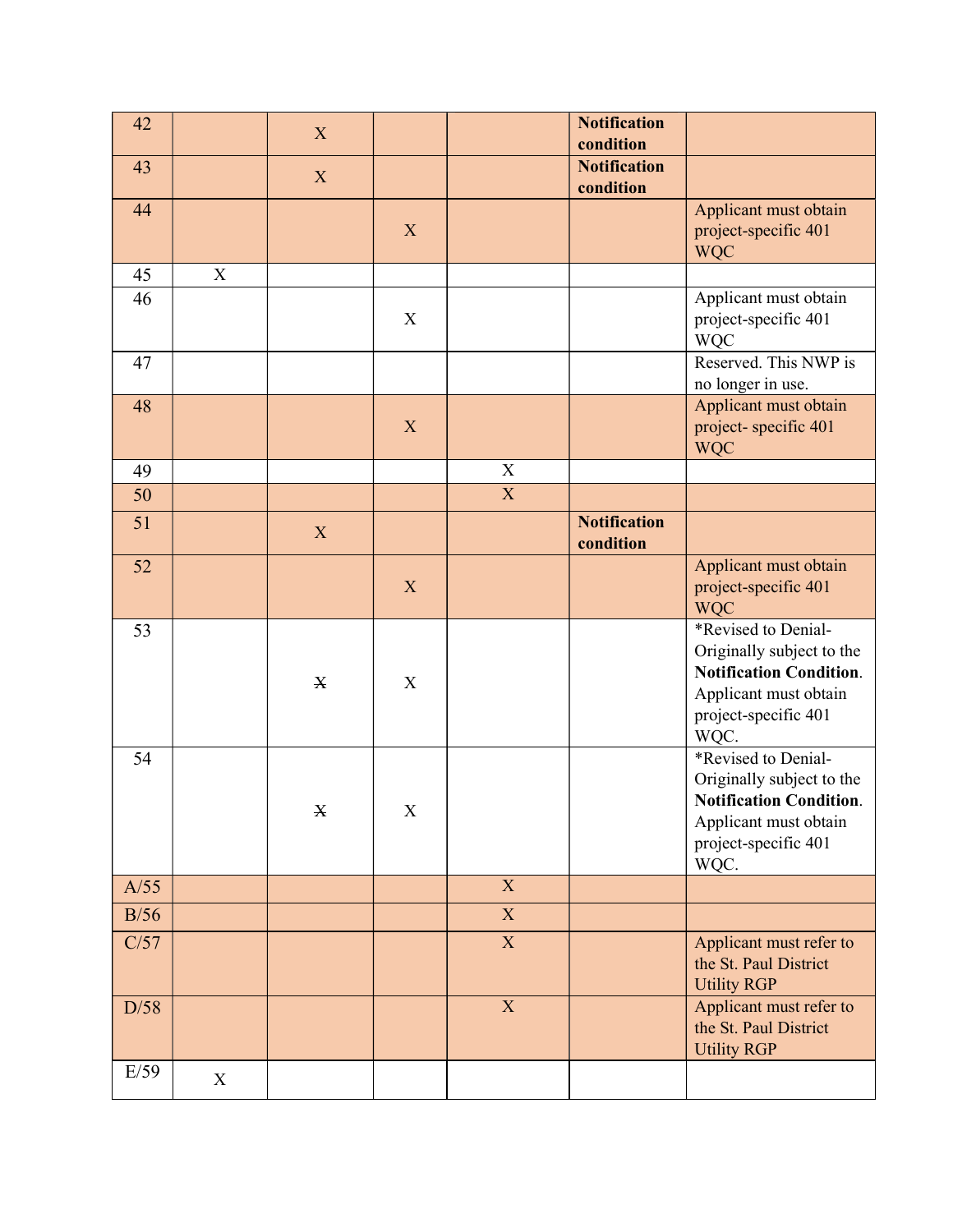\***Notification Condition-** All project proponents for coverage under the specified NWP must<br>provide notice to EPA Region 5 via <u>R5Wetlands@epa.gov</u> prior to commencing construction to<br>provide EPA Region 5 with the opportun provide notice to EPA Region 5 via R5Wetlands@epa.gov prior to commencing construction to **\*Notification Condition**- All project proponents for coverage under the specified NWP must<br>provide notice to EPA Region 5 via  $\frac{RSWetlands(Qepa.gov)}{Spca.gov}$  prior to commencing construction to<br>provide EPA Region 5 with the opportu determining whether any discharge from the proposed project will violate the water quality certification. Where the Corps requires a Pre-construction Notification (PCN) for the applicable NWP, the applicant should also provide the PCN to Region 5. EPA Region 5 will provide written notification to the applicant if the proposed project will violate the water quality certification of the NWP.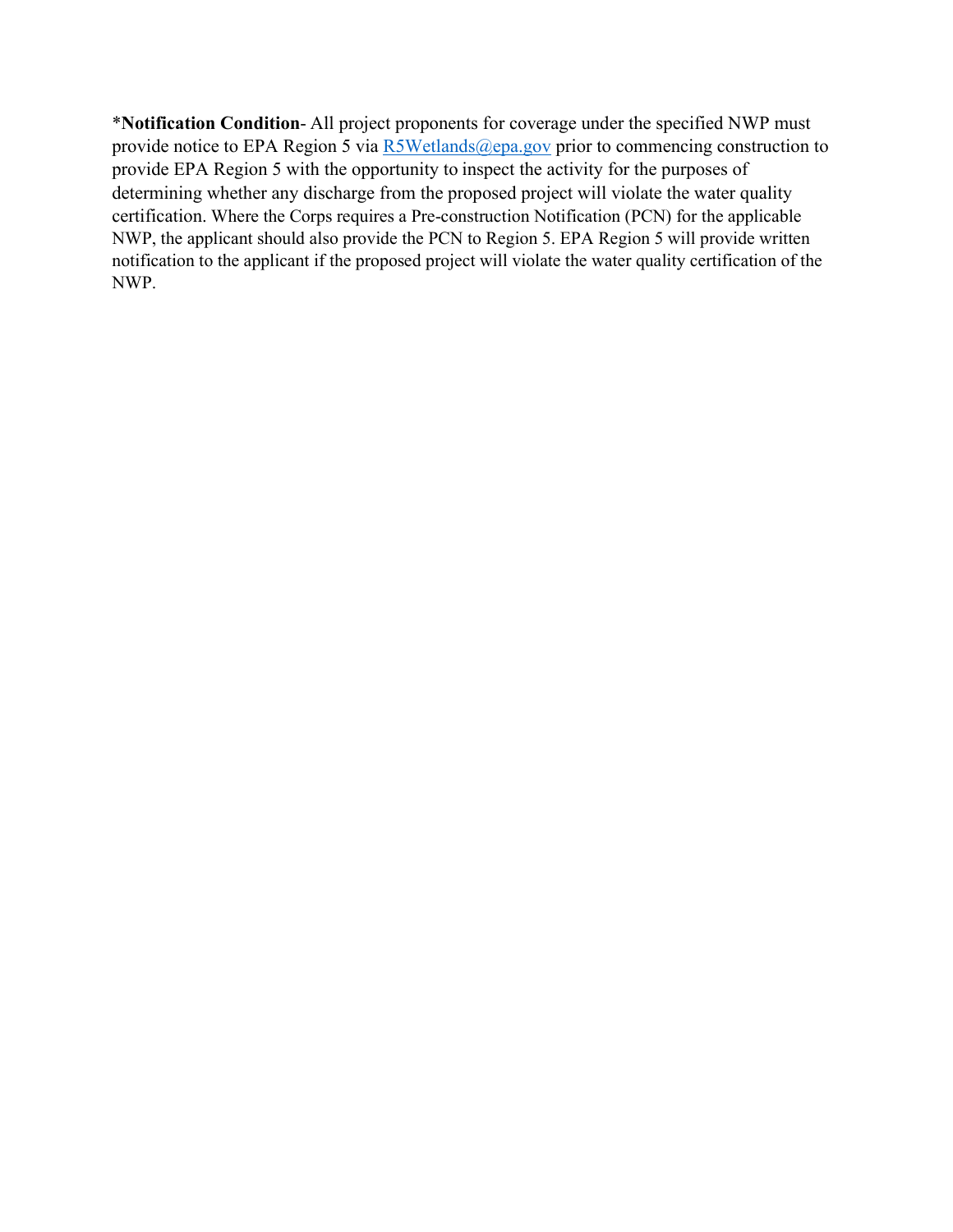

UNITED STATES ENVIRONMENTAL PROTECTION AGENCY

REGION 5 77 WEST JACKSON BOULEVARD CHICAGO, IL 60604-3590

> REPLY TO THE ATTENTION OF: WW-16J

Todd Vesperman, Chief WITED STATES ENVIRONMENTAL PROTECTION AGENC<br>
TO REGION 5<br>
TO WEST JACKSON BOULEVARD<br>
TO CHICAGO, IL 60604-3590<br>
TO REPLY TO THE ATTENTION<br>
TO MUSCONSITE EAST RATE (NIE ART CONSIDERED)<br>
WISCONSITE ASTENTION<br>
U.S. Army Corps UNITED STATES ENVIRONMENTAL PROTECTION A<br>
REGION 5<br>
TT WEST JACKSON BOULEVARD<br>
TT WEST JACKSON BOULEVARD<br>
CHICAGO, IL 60604-3590<br>
TT WEST JACKSON BOULEVARD<br>
CHICAGO, IL 60604-3590<br>
REPLY TO THE AT<br>
WW-16<br>
WW-16<br>
U.S. Army SUPER BROWNENTAL PROTECTION AGENCY<br>
2211 North Broadway Street, Suite 221<br>
TWEST JACKSON BOULEVARD<br>
211 North Broadway Street, Suite 221<br>
The STATES ENVIRONMENTAL PROTECTION AGENCY<br>
211 North Broadway Street, Suite 221<br>
21 Green Bay, Wisconsin 54303

MED BTATES ENVIRONMENTAL PROTECTION AGENCY<br>
REVISED TO THE ATTENTION OULEVARD<br>
TT WEST JACKSON BOULEVARD<br>
THE ATTENTION OF CHICAGO, IL 60604-3590<br>
REPLY TO THE ATTENTION OF:<br>
WATER TO THE ATTENTION OF:<br>
TO THE ATTENTION O **PROPOSED 2021**<br> **PROPOSED 2021 UNITED STATES ENVIRONMENTAL PROTECTION AGENCY**<br>
FEGION 5<br>
TO CHICAGO, IL 60604-3580<br>
TO CHICAGO, IL 60604-3580<br>
REPLY TO THE ATTENTION OF<br>
WW-16J<br>
WESCOMEN DESCRIPTION CONTROLLY ARENT WATER in Minnesota and Wisconsin"

Dear Mr. Vesperman:

THIS INTERT JACKSON BOULEVARD<br>
THICAGO, IL 60604-3560<br>
WW-16J<br>
Wisconsin Fast Branch<br>
Wisconsin Since Constitutes a modification of the Revised Clean Bay, Wisconsin 54303<br>
The Revised Clean Water Act Section 401 Water Qua CHICAGO, IL 60604-3580<br>
REPLY TO THE ATTENTION OF:<br>
WW-16J<br>
Todd Vesperman, Chief<br>
Wisconsin Tast Branch<br>
U.S. Army Corps of Tingineers St. Paul District<br>
211 North Broadway Street, Suite 221<br>
Green Bay, Wisconsin 54303<br> REPLY TO THE ATTENTION OF:<br>
WHO US. Army Corps of Engineers St. Paul District<br>
U.S. Army Corps of Engineers St. Paul District<br>
OFER Misconsin East Branch<br>
OFER CONTES GREEN SURE 21<br>
RE: Modified "Revised Clean Water Act Se REPLY TO THE ATTENTION OF:<br>
WW-16J<br>
Wisconsin East Branch<br>
U.S. Army Corps of Engineers St. Paul District<br>
211 North Broadway Street, Suite 221<br>
Green Bay, Wisconsin 54303<br>
REPLY Modification of the REPLY Misconsin 54303<br> email correspondence, the St. Paul District agreed that a modification of the certification is 17 The USB Memotion East Branch Wisconsin East Branch<br>
17 The Wisconsin East Branch<br>
17 The Morell Broadway Street, Suite 221<br>
17 North Broadway Street, Suite 221<br>
18 NE: Modified "Revised Clean Water Act Section 401 Water General Condition 2. Special Aquatic Sites now reads: band Proof<br>
collection 401 Water Quality Certification of the<br>
S. S. Army Corps of Engineers Nationwide Permits as Applied in Indian country<br>
Wisconsin<sup>7</sup><br>
wisconsin<sup>7</sup><br>
man:<br>
enchastre a modification to the *Revised Clean* This letter with enclosure constitutes a modification to the *Revised Clean Water Act Section 401*<br>Water Quality Certification of the proposed 2021 U.S. Army Corps of Engineers Nationwide<br>Permits as Applied in Indian coun

Any activities resulting in a point source discharge<sup>2</sup> into jurisdictional waters of the following types of special aquatic sites in Minnesota and Wisconsin shall require a project-specific CWA section 401 WQC: bogs, fens, mature forested wetlands, wild rice marshes<sup>3</sup> and riffle-pool complexes of streams. Project-specific CWA section 401 WQC will also be required for impacts to the following S1 (critically imperiled) and S2 appropriate. This modification includes a revision to General Condition 2. Special Aquatic Sites.<br> **General Condition 2. Special Aquatic Sites** now reads:<br>
Any activities resulting in a point source discharge<sup>2</sup> into juris Any activities resulting in a point source discharge<sup>2</sup> into jurisdictional waters of the<br>following types of special aquatic sites in Minnesota and Wisconsin shall require a<br>project-specific CWA section 401 WQC: bogs, fen

 $^{1}$  40 CFR 121.2(b) (2019) states, "The certifying agency may modify the certification in such manner as may be case, EPA is agreeing to the modification as the certifying authority and an authorized delegate of the EPA Regional Administrator.

 $2$  CWA section 502(14) defines "point source" as "any discernible, confined and discrete conveyance, including but not limited to any pipe, ditch, channel, tunnel, conduit, well, discrete fissure, container, rolling stock, concentrated animal feeding operation, or vessel or other floating craft, from which pollutants are or may be discharged." In the CWA section 404 context, point sources include bulldozers, mechanized land clearing equipment, dredging <sup>3</sup> Additional information about these communities can be found at

https://usace.contentdm.oclc.org/digital/collection/p266001coll1/id/2845.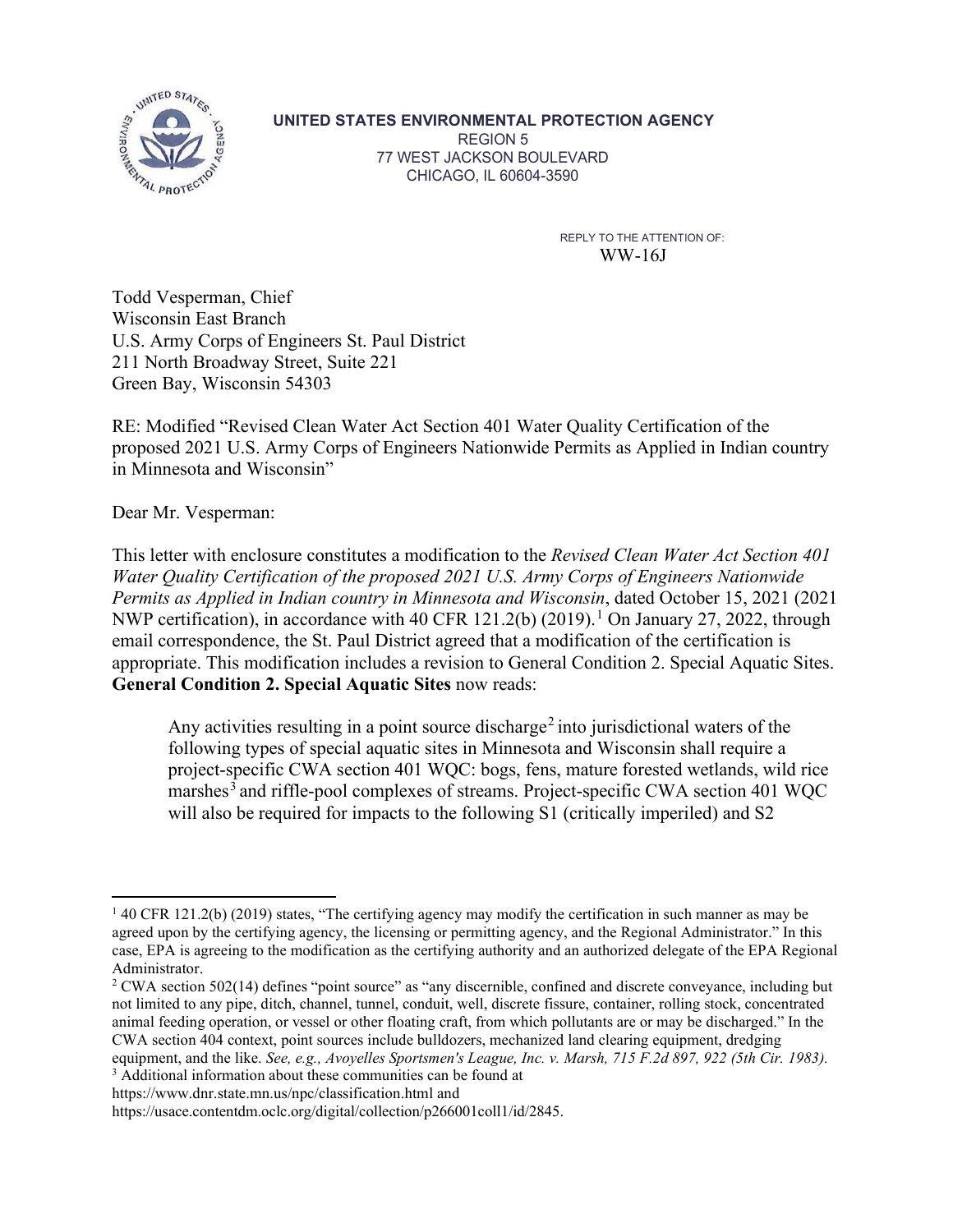$(imperiled)$  ranked Wisconsin wetland communities<sup>4</sup> that may not be included in the previous list: Coastal Plain Marsh, Great Lakes Ridge and Swale, and Interdunal Wetlands.

(imperiled) ranked Wisconsin wetland communities<sup>4</sup> that may not be included in the previous list: Coastal Plain Marsh, Great Lakes Ridge and Swale, and Interdunal Wetlands.<br>As the original condition only identified the S1 (imperiled) ranked Wisconsin wetland communities<sup>4</sup> that may not be included in the<br>previous list: Coastal Plain Marsh, Great Lakes Ridge and Swale, and Interdunal<br>Wetlands.<br>As the original condition only identified the S wetlands, in Indian country within the State of Wisconsin.

If you have any questions, or if we can be of further assistance, please contact Melissa Blankenship of my staff, at (312) 886-9641 or blankenship.melissa@epa.gov.

Sincerely,

David Pfeifer Branch Manager, Watersheds and Wetlands Branch

Enclosure: Copy of October 2021 "Revised Clean Water Act Section 401 Water Quality Certification of the proposed 2021 U.S. Army Corps of Engineers Nationwide Permits as Applied in Indian country in Minnesota and Wisconsin"<sup>5</sup>

e-cc: Catherine Chavers, Chairwoman-Bois Forte Band of Chippewa organ conclusion of the proposed of the orientation and material conclusions and matter forested<br>say to afford greater protection to all jurisdictional logs, fens, and matter forested<br>ds, in Indian country within the State Robert L. Larsen, President-Lower Sioux Indian Community Melanie Benjamin, Chief Executive Officer-Mille Lacs Band of Ojibwe Catherine Chavers, President-Minnesota Chippewa Tribe Johnny Johnson, President-Prairie Island Indian Community Banny of my Starit, at (212) 000 2011 of chained Banny michostopy pages).<br>
Darrell Section 2012<br>
Tech Changer, Watersheds and Wetlands Branch<br>
ure: Copy of October 2021 "Revised Clean Water Act Section 401 Water Quality<br>
d Keith Anderson, Chairman-Shakopee Mdewakanton Sioux Community Kevin Jensvold, Chairman-Upper Sioux Community Michael Fairbanks, Chairman-White Earth Band of Chippewa

 Ned Daniels, Jr., Chairman-Forest County Potawatomi Community Marlon WhiteEagle, President-Ho-Chunk Nation Louis Taylor, Sr., Chairman-Lac Courte Oreilles Band of Lake Superior Chippewa Ronald Corn, Sr., Chairman-Menominee Indian Tribe of Wisconsin Ron "Tehassi" Hill, Jr., Chairman-Oneida Nation of Wisconsin Christopher Boyd, Chairman-Red Cliff Band of Lake Superior Chippewa William Reynolds, Chairman-St. Croix Chippewa Indians of Wisconsin Shannon Holsey, President-Stockbridge-Munsee Community 4

Additional information about these communities can be found at https://dnr.wi.gov/topic/endangeredresources/Communities.asp and https://usace.contentdm.oclc.org/digital/collection/p266001coll1/id/2845.

 $<sup>5</sup>$  Note that the enclosure does not have the modified language incorporated.</sup>